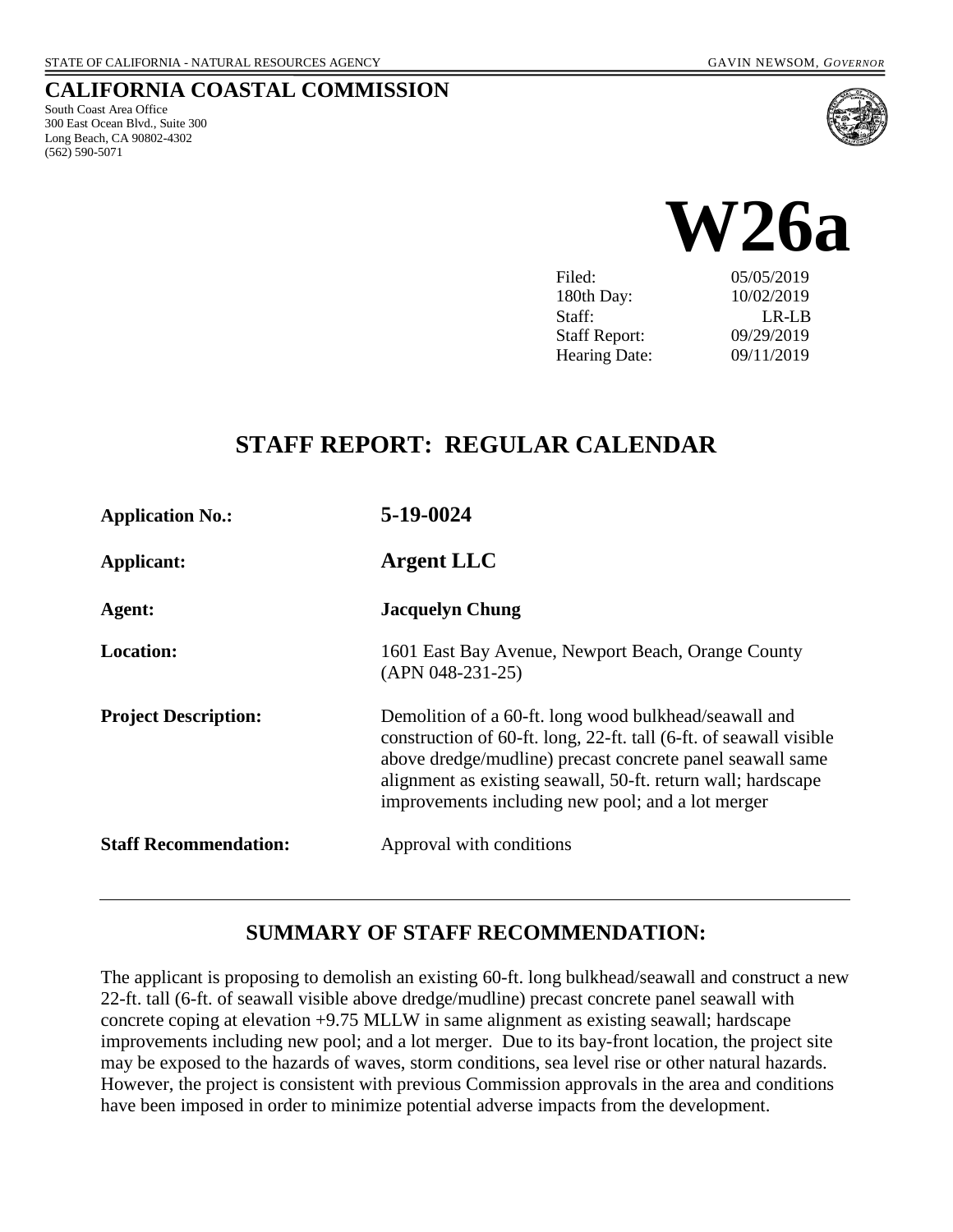The proposed development is located on private lands and State tidelands located within the Coastal Commission's retained permit jurisdiction. Therefore, Chapter 3 of the Coastal Act is the standard of review and the certified Local Coastal Program for Newport Beach provides guidance.

Staff is recommending **approval** of the proposed project with seven **(7)** special conditions regarding: **1) assumption of risk, waiver of liability and indemnity; 2) no future seaward extension of shoreline protective devices; 3) future development; 4) storage of construction materials, mechanized equipment, and removal of construction debris; and 5) public rights and public trust; 6) bird strike prevention; and 7) a deed restriction against the property, referencing all of the Special Conditions contained in this staff report**.

As conditioned, the permit can be found consistent with Chapter 3 of the Coastal Act.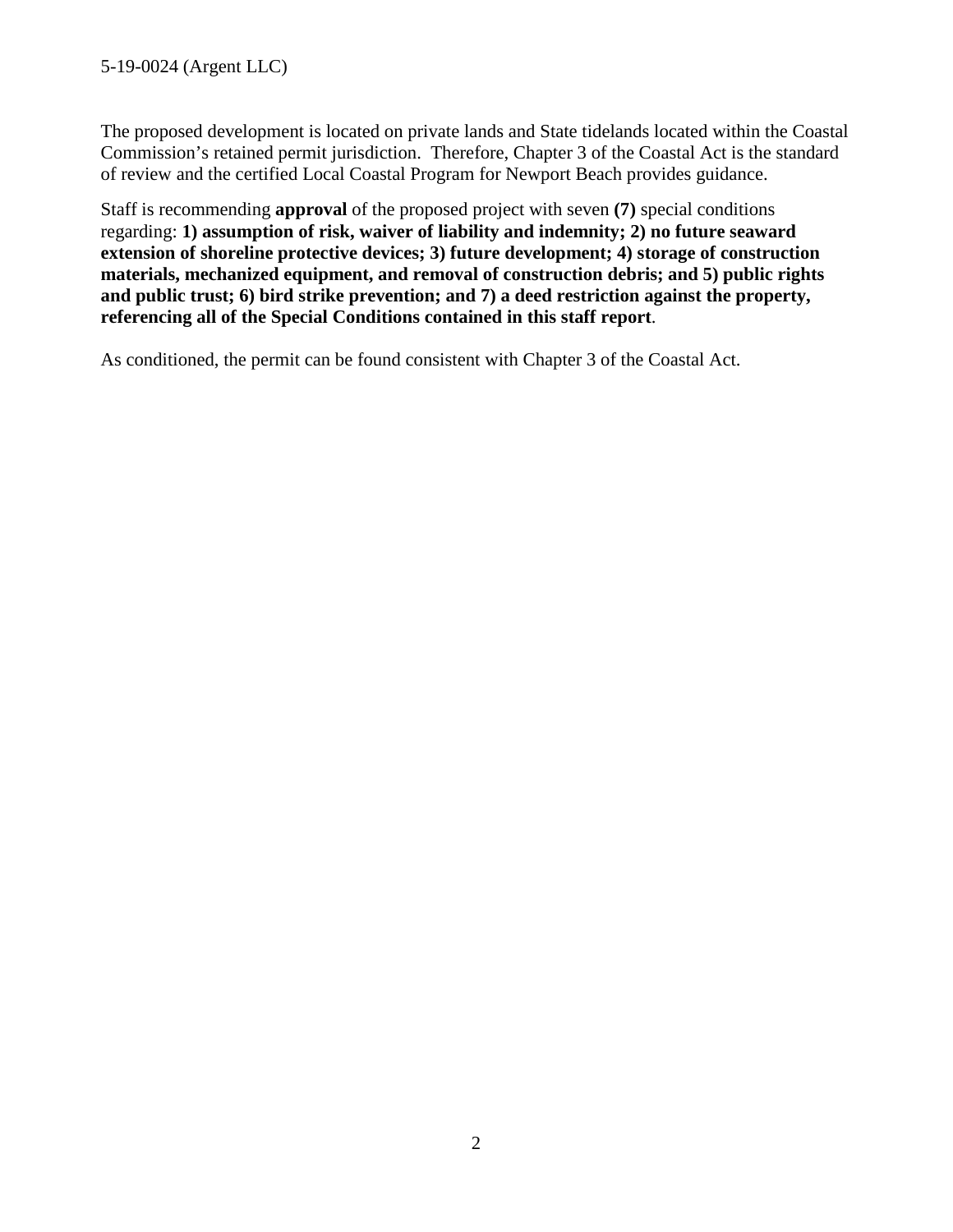# **TABLE OF CONTENTS**

| $F_{\perp}$ |  |
|-------------|--|
| G.          |  |
| $H_{\cdot}$ |  |

# **APPENDICES**

[Appendix A](#page-22-1) - Substantive File Documents

### **EXHIBITS**

- Exhibit 1 Vicinity Map
- Exhibit 2 Lot Merger No. LM2018-006
- Exhibit 3 Bulkhead Project Plans
- [Exhibit 4 City of Newport Beach Harbor Resources Bulkhead Approval](https://documents.coastal.ca.gov/reports/2019/9/W26a/W26a-9-2019-exhibits.pdf)
- Exhibit 5 Residential Hardscape Improvements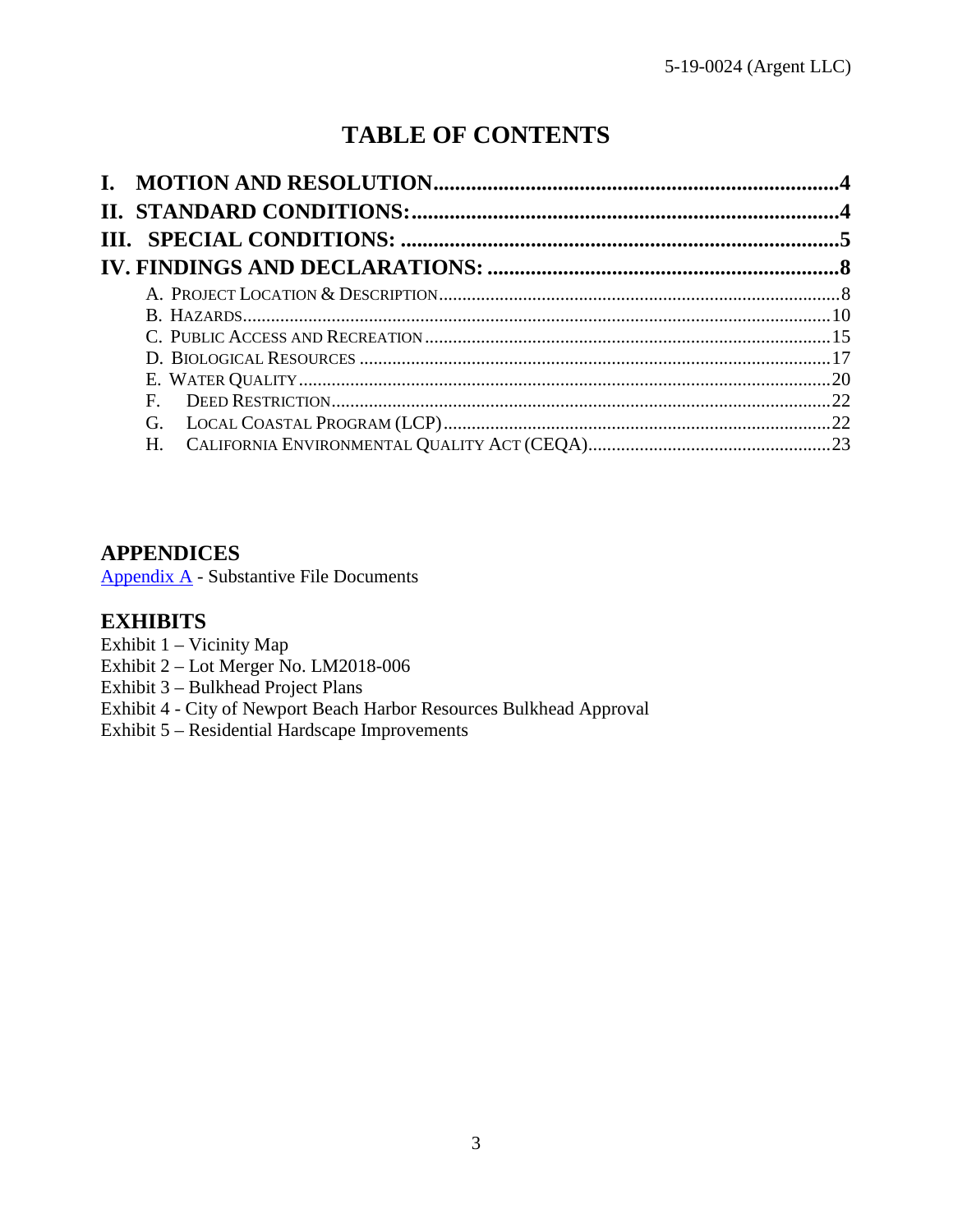# <span id="page-3-0"></span>**I. MOTION AND RESOLUTION**

#### **Motion:**

*I move that the Commission approve Coastal Development Permit Application No. 5-19-0024 pursuant to the staff recommendation.*

Staff recommends a YES vote. Passage of this motion will result in approval of the permit as conditioned and adoption of the following resolution and findings. The motion passes only by affirmative vote of a majority of the Commissioners present.

#### **Resolution:**

*The Commission hereby approves a coastal development permit for the proposed development and adopts the findings set forth below on grounds that the development as conditioned will be in conformity with the policies of Chapter 3 of the Coastal Act and will not prejudice the ability of the local government having jurisdiction over the area to prepare a Local Coastal Program conforming to the provisions of Chapter 3. Approval of the permit complies with the California Environmental Quality Act because either 1) feasible mitigation measures and/or alternatives have been incorporated to substantially lessen any significant adverse effects of the development on the environment, or 2) there are no further feasible mitigation measures or alternatives that would substantially lessen any significant adverse impacts of the development on the environment.* 

# <span id="page-3-1"></span>**II. STANDARD CONDITIONS:**

This permit is granted subject to the following standard conditions:

- 1. **Notice of Receipt and Acknowledgment**. The permit is not valid and development shall not commence until a copy of the permit, signed by the permittee or authorized agent, acknowledging receipt of the permit and acceptance of the terms and conditions, is returned to the Commission office.
- 2. **Expiration.** If development has not commenced, the permit will expire two years from the date on which the Commission voted on the application. Development shall be pursued in a diligent manner and completed in a reasonable period of time. Application for extension of the permit must be made prior to the expiration date.
- 3. **Interpretation.** Any questions of intent of interpretation of any condition will be resolved by the Executive Director or the Commission.
- 4. **Assignment.** The permit may be assigned to any qualified person, provided assignee files with the Commission an affidavit accepting all terms and conditions of the permit.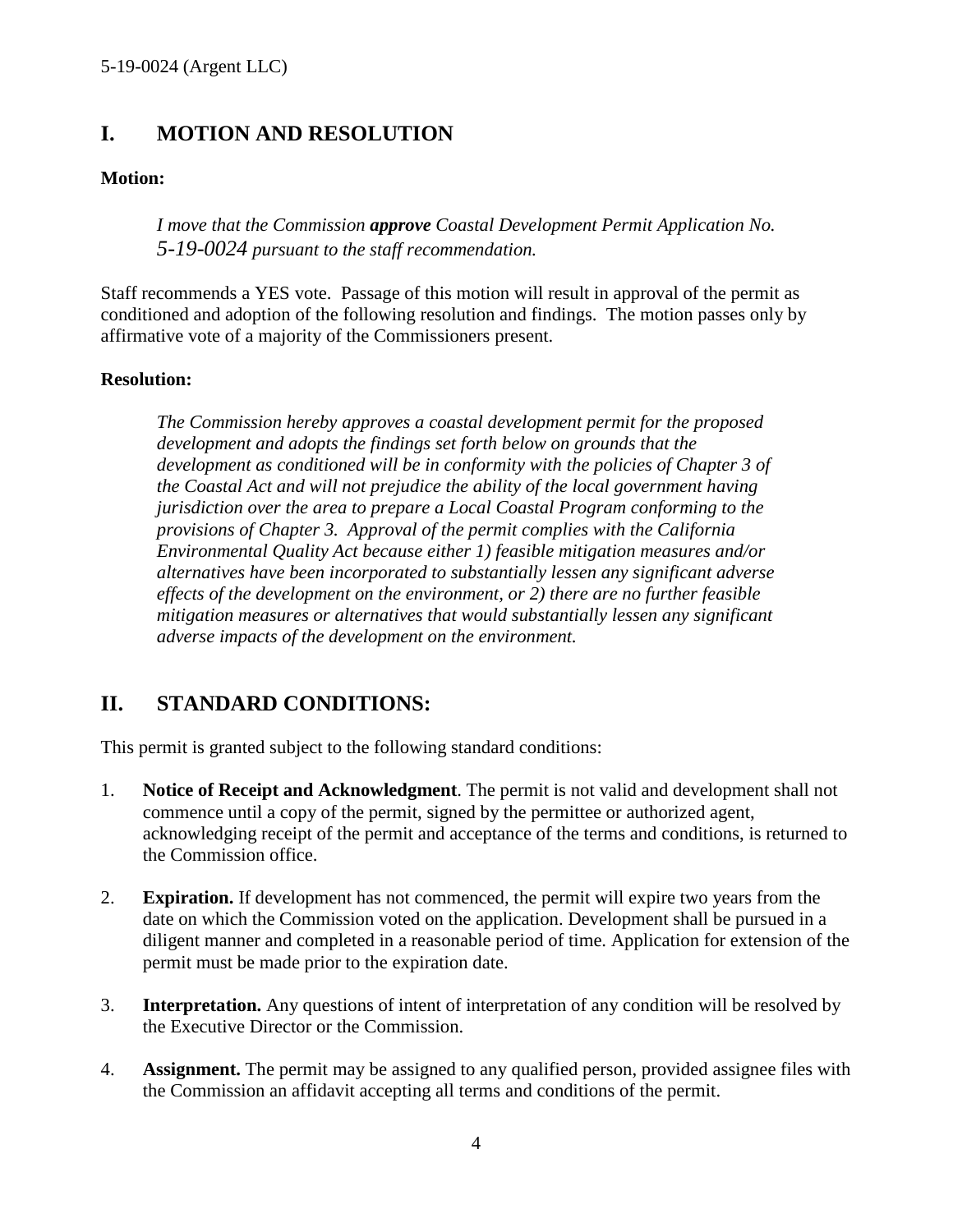5. **Terms and Conditions Run with the Land.** These terms and conditions shall be perpetual, and it is the intention of the Commission and the permittee to bind all future owners and possessors of the subject property to the terms and conditions.

# <span id="page-4-0"></span>**III. SPECIAL CONDITIONS:**

This permit is granted subject to the following special conditions:

- 1. **Assumption of Risk, Waiver of Liability and Indemnity.** By acceptance of this permit, the applicant acknowledges and agrees: (i) that the site may be subject to hazards from waves, erosion, storm conditions, liquefaction, flooding, and sea level rise; (ii) to assume the risks to the applicant and the property that is the subject of this permit of injury and damage from such hazards in connection with this permitted development; (iii) to unconditionally waive any claim of damage or liability against the Commission, its officers, agents, and employees for injury or damage from such hazards; and (iv) to indemnify and hold harmless the Commission, its officers, agents, and employees with respect to the Commission's approval of the project against any and all liability, claims, demands, damages, costs (including costs and fees incurred in defense of such claims), expenses, and amounts paid in settlement arising from any injury or damage due to such hazards.
- 2. **No Future Expansion to Existing Shoreline Protective Device.** By acceptance of this Permit, the applicant agrees, on behalf of itself (or himself or herself or themselves, as applicable) and all successors and assigns, that no future repair or maintenance, enhancement, reinforcement, or any other activity affecting the shoreline protective device that is the subject of Coastal Development Permit No. 5-19-0024, as described and depicted on an **[Exhibit #3](https://documents.coastal.ca.gov/reports/2019/9/W26a/W26a-9-2019-exhibits.pdf)** attached to this staff report dated August 29, 2019, shall be undertaken if such activity extends the footprint seaward of the subject shoreline protective device in order to protect existing or proposed new landside development including, but not limited to, the residences and garages, foundations, patio, pool, and any future improvements, in the event that the development is threatened with damage or destruction from waves, erosion, storm conditions, flooding, sea level rise or other natural coastal hazard in the future. By acceptance of this permit, the applicant hereby waives, on behalf of itself and all successors and assigns, any rights to construct such seaward encroaching shoreline protective devices that may exist under applicable law.
- 3. **Future Development.** This permit is only for the development described in Coastal Development Permit No. 5-19-0024. Pursuant to Title 14 California Code of Regulations Section 13250(b)(6), the exemptions otherwise provided in Public Resources Code Section 30610(a) shall not apply to the development governed by Coastal Development Permit No. 5-19-0024. Accordingly, any future improvements to the patio, pool and bulkhead authorized by this permit, including but not limited to repair and maintenance identified as requiring a permit in Public Resources Section 30610(d) and Title 14 California Code of Regulations Sections 13252(a)-(b), shall require an amendment to Permit No. 5-19-0024 from the Commission or shall require an additional Coastal Development Permit from the Commission or from the applicable certified local government.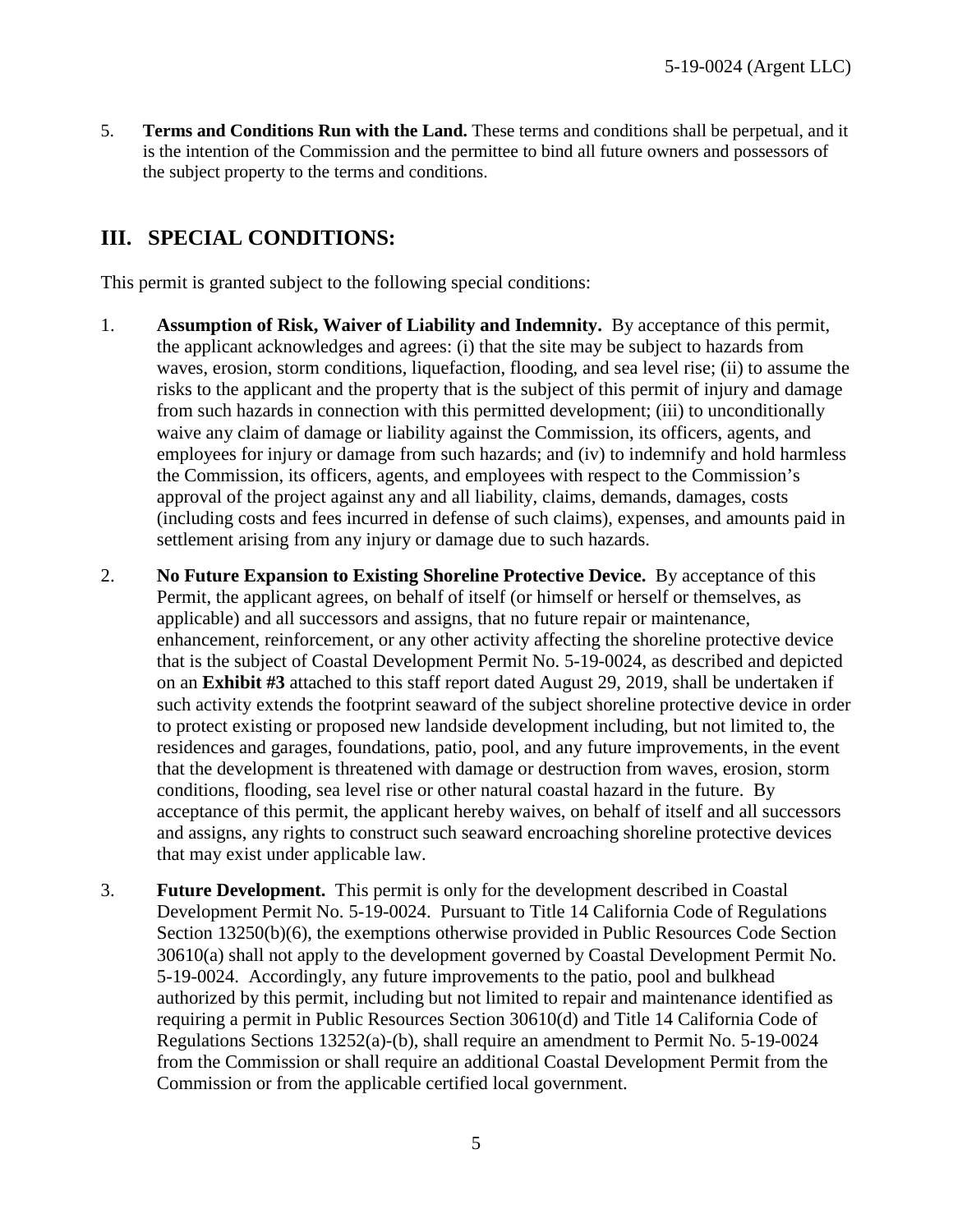#### 4. **Storage of Construction Materials, Mechanized Equipment and Removal of Construction Debris.**

The permittee shall comply with the following construction-related requirements:

- A. No demolition or construction materials, debris, or waste shall be placed or stored where it may enter sensitive habitat, receiving waters or a storm drain, or be subject to wave, wind, rain, or tidal erosion and dispersion.
- B. No demolition or construction equipment, materials, or activity shall be placed in or occur in any location that would result in impacts to environmentally sensitive habitat areas, streams, wetlands or their buffers.
- C. Any and all debris resulting from demolition or construction activities shall be removed from the project site within 24 hours of completion of the project.
- D. Demolition or construction debris and sediment shall be removed from work areas each day that demolition or construction occurs to prevent the accumulation of sediment and other debris that may be discharged into coastal waters.
- E. All trash and debris shall be disposed in the proper trash and recycling receptacles at the end of every construction day.
- F. The applicant shall provide adequate disposal facilities for solid waste, including excess concrete, produced during demolition or construction.
- G. Debris shall be disposed of at a legal disposal site or recycled at a recycling facility. If the disposal site is located in the Coastal Zone, a Coastal Development Permit or an amendment to this permit shall be required before disposal can take place unless the Executive Director determines that no amendment or new permit is legally required.
- H. All stock piles and construction materials shall be covered, enclosed on all sides, shall be located as far away as possible from drain inlets and any waterway, and shall not be stored in contact with the soil.
- I. Machinery and equipment shall be maintained and washed in confined areas specifically designed to control runoff. Thinners or solvents shall not be discharged into sanitary or storm sewer systems.
- J. The discharge of any hazardous materials into any receiving waters shall be prohibited.
- K. Spill prevention and control measures shall be implemented to ensure the proper handling and storage of petroleum products and other construction materials. Measures shall include a designated fueling and vehicle maintenance area with appropriate berms and protection to prevent any spillage of gasoline or related petroleum products or contact with runoff. The area shall be located as far away from the receiving waters and storm drain inlets as possible.
- L. Best Management Practices (BMPs) and Good Housekeeping Practices (GHPs) designed to prevent spillage and/or runoff of demolition or construction-related materials, and to contain sediment or contaminants associated with demolition or construction activity, shall be implemented prior to the on-set of such activity.
- M. All BMPs shall be maintained in a functional condition throughout the duration of construction activity.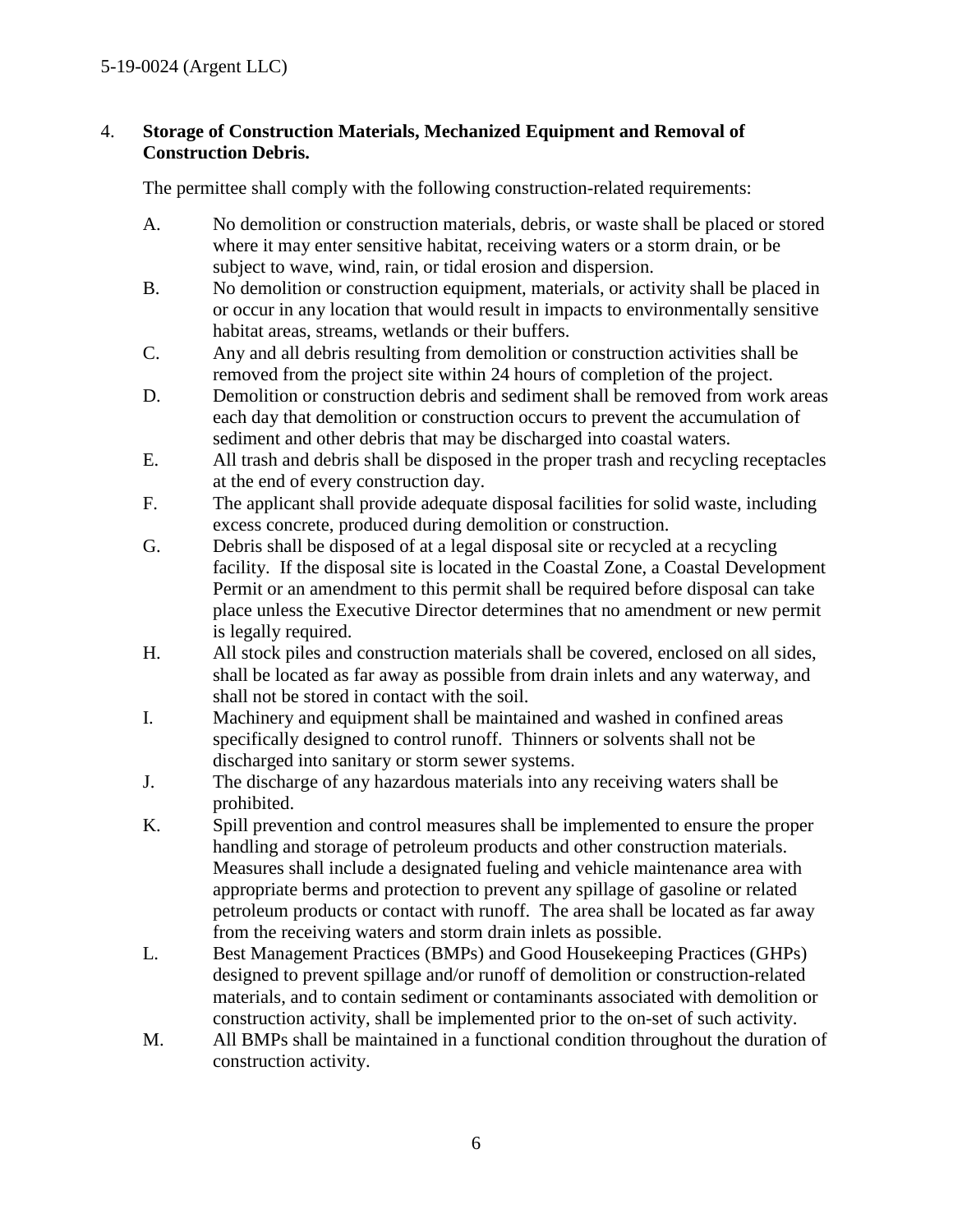- 5. **Public Rights and Public Trust.** The Coastal Commission's approval of this permit shall not constitute a waiver of any public rights that exist or may exist on the property. The permittee shall not use this permit as evidence of a waiver of any public rights that may exist on the property. If at a future date, any portion of the development approved by this permit is determined to be located on or over public trust lands, then any development approved by this coastal development permit not compatible with the public trust shall be removed.
- 6. **Bird Strike Prevention.** Bayfront deck railing systems, fences, screen walls and gates subject to this permit shall use materials designed to minimize bird-strikes with the deck railing, fence, or gate. Such materials may consist, all or in part, of wood; wrought iron; frosted or partiallyfrosted glass, Plexiglas or other visually permeable barriers that are designed to prevent creation of a bird strike hazard. Clear glass or Plexiglas shall not be installed unless appliqués (e.g. stickers/decals) designed to reduce bird-strikes by reducing reflectivity and transparency are also used. Any appliqués used shall be installed to provide coverage consistent with manufacturer specifications (e.g. one appliqué for every 3 foot by 3 foot area) and the recommendations of the Executive Director. Use of opaque or partially opaque materials is preferred to clear glass or Plexiglas and appliqués. All materials and appliqués shall be maintained throughout the life of the development to ensure continued effectiveness at addressing bird strikes and shall be maintained at a minimum in accordance with manufacturer specifications and as recommended by the Executive Director.

PRIOR TO ISSUANCE OF THE COASTAL DEVELOPMENT PERMIT, the permittee shall submit final revised plans showing the location, design, height and materials of ocean front deck railings, fences, screen walls and gates for the review and approval of the Executive Director. Said plans shall reflect the requirements of this special condition. The permittee shall undertake development in accordance with the approved final plans. Any proposed changes to the approved final plans shall be reported to the Executive Director. No changes to the approved final plans shall occur without a Commission amendment to this coastal development permit unless the Executive Director determines that no amendment is legally required.

7. **Deed Restriction.** PRIOR TO ISSUANCE OF THE COASTAL DEVELOPMENT PERMIT, the applicant shall submit to the Executive Director for review and approval documentation demonstrating that the landowners have executed and recorded against the parcel(s) governed by this permit a deed restriction, in a form and content acceptable to the Executive Director: (1) indicating that, pursuant to this permit, the California Coastal Commission has authorized development on the subject property, subject to terms and conditions that restrict the use and enjoyment of that property; and (2) imposing the Special Conditions of this permit as covenants, conditions and restrictions on the use and enjoyment of the Property. The deed restriction shall include a legal description of the entire parcel or parcels governed by this permit. The deed restriction shall also indicate that, in the event of an extinguishment or termination of the deed restriction for any reason, the terms and conditions of this permit shall continue to restrict the use and enjoyment of the subject property so long as either this permit or the development it authorizes, or any part, modification, or amendment thereof, remains in existence on or with respect to the subject property.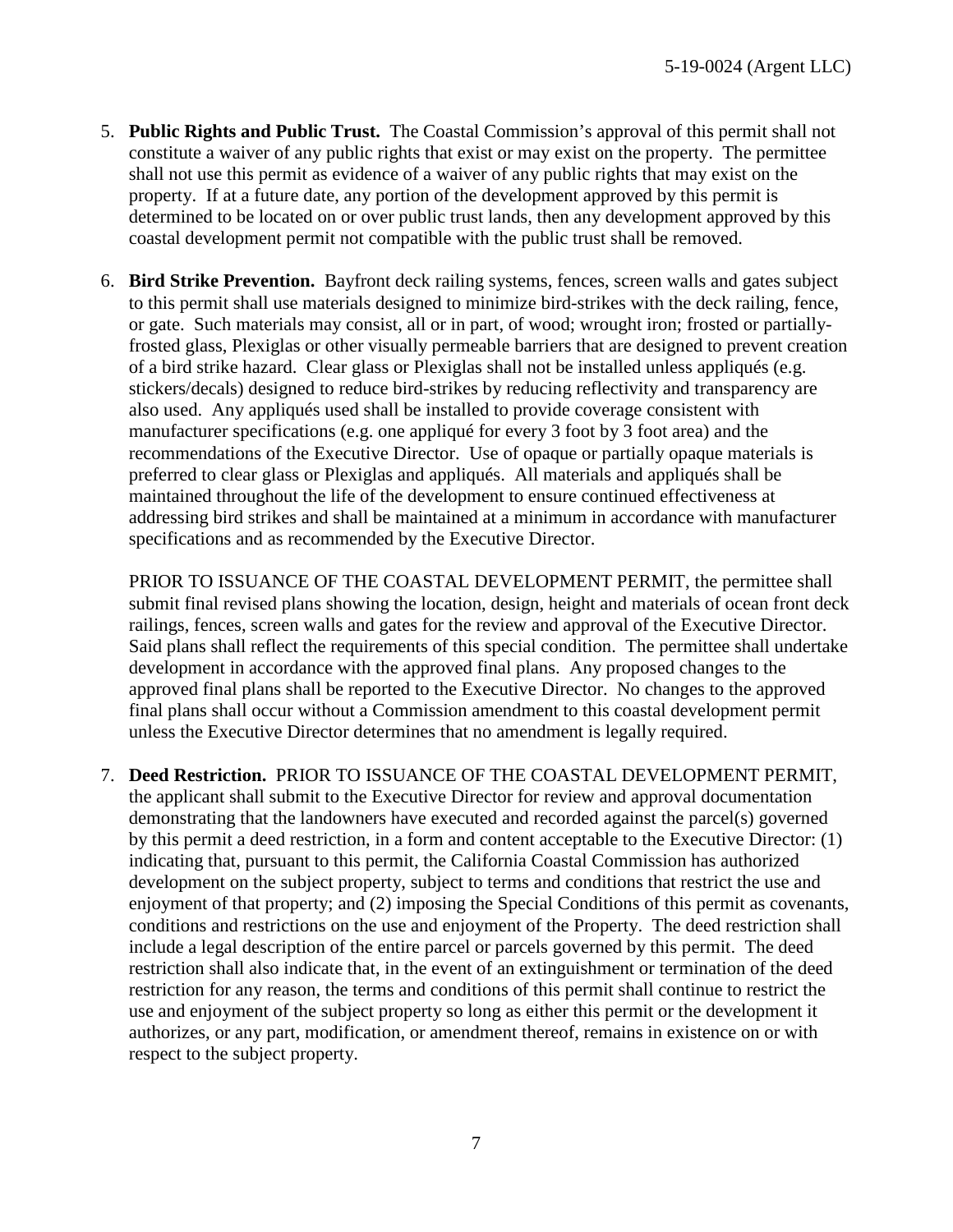# <span id="page-7-0"></span>**IV. FINDINGS AND DECLARATIONS:**

### <span id="page-7-1"></span>**A. PROJECT LOCATION & DESCRIPTION**

The proposed project is located at 1601 E. Bay Avenue in the City of Newport Beach, County of Orange (**[Exhibit #1](https://documents.coastal.ca.gov/reports/2019/9/W26a/W26a-9-2019-exhibits.pdf)**). The site is designated as R-1, Single-Unit Residential in the City of Newport Beach LCP and the proposed use conforms to this designation. Vertical public access to the bay is available immediately adjacent to the project site at the H Street street-end. Lateral access along the seaward side of the bulkhead is available during low tide.

The project site is located in a residential area where the homes fronting Newport Bay are located on lots with bulkheads. Site conditions on the bayward side of the site include an existing wood bulkhead parallel to the bay and a return wall bulkhead along the side street (H Street); a pier and dock are located seaward of bulkhead facing the bay. The applicant proposes to demolish the old wood seawall and construct a new 60-ft. long wood bulkhead/seawall and construct new 22-ft. tall (6-ft. of seawall visible above dredge/mudline) precast concrete panel seawall with concrete coping at elevation +9.75 MLLW in same alignment as existing seawall. Plans for the proposed new bulkhead are included as **[Exhibit #2](https://documents.coastal.ca.gov/reports/2019/9/W26a/W26a-9-2019-exhibits.pdf)**. New hardscape, pool and on-site drainage system to minimize runoff from the site is proposed, plans for proposed hardscape improvements are included as **[Exhibit #5](https://documents.coastal.ca.gov/reports/2019/9/W26a/W26a-9-2019-exhibits.pdf)**. The applicant also requests approval of a lot line adjustment/lot merger to combine three underlying legal lots as a clean-up measure of the underlying legal lot configuration under single ownership. **[Exhibit #3](https://documents.coastal.ca.gov/reports/2019/9/W26a/W26a-9-2019-exhibits.pdf)** depicts the proposed lot merger. Demolition of the existing 974 sq. ft. dock system and construction of a new 1,184 sq. ft. dock system was recently approved in June of this year by the Commission as CDP 5-18-0976.

#### **Bulkhead Replacement**

Presently, there is a 60-foot long wood bulkhead on the bayfront side of the subject property and a 60-foot long wood bulkhead return wall along H Street, as this is a corner lot. The City of Newport Beach Harbor Resources has reviewed and approved the applicant's seawall/bulkhead plans (**[Exhibit #4](https://documents.coastal.ca.gov/reports/2019/9/W26a/W26a-9-2019-exhibits.pdf)**). The proposed new bulkhead will be built in the same alignment as the existing bulkhead which matches to the alignment of the bulkhead on the adjacent property; no seaward encroachment of the new concrete seawall/bulkhead will occur as a result of the proposed development. At the subject site, the U.S. Bulkhead Line established by the federal government in 1917 is located approximately 45-feet seaward of the location of the existing bulkhead/seawall.

As proposed, the new concrete bulkhead will be 22-feet tall with a minimum 16-feet embedded below the mudline and a 6-feet bulkhead section above the mudline (including top of concrete coping) at elevation +9.75 feet MLLW. A 42-inch tall glass panel guardrail is proposed atop the concrete coping. No tie-backs and deadmen or anchors are proposed for the new seawall as only 6 feet of the seawall be above the mudline the lateral loads on the wall will be minimal and thus will not require tie-backs or anchors on the land side of the seawall. Bulkhead project plans are included as **[Exhibit #2](https://documents.coastal.ca.gov/reports/2019/9/W26a/W26a-9-2019-exhibits.pdf)**.

#### **Landside Improvements**

The applicant proposes construction of accessory hardscape development consisting of patio pavers, pool/spa, gas fire pit, minimal landscaping consisting of a 220 sq. ft. sod lawn, 1,004 sq. ft. raised planters and potted plans; and 5-foot tall wrought iron side yard fencing. Proposed hardscape plans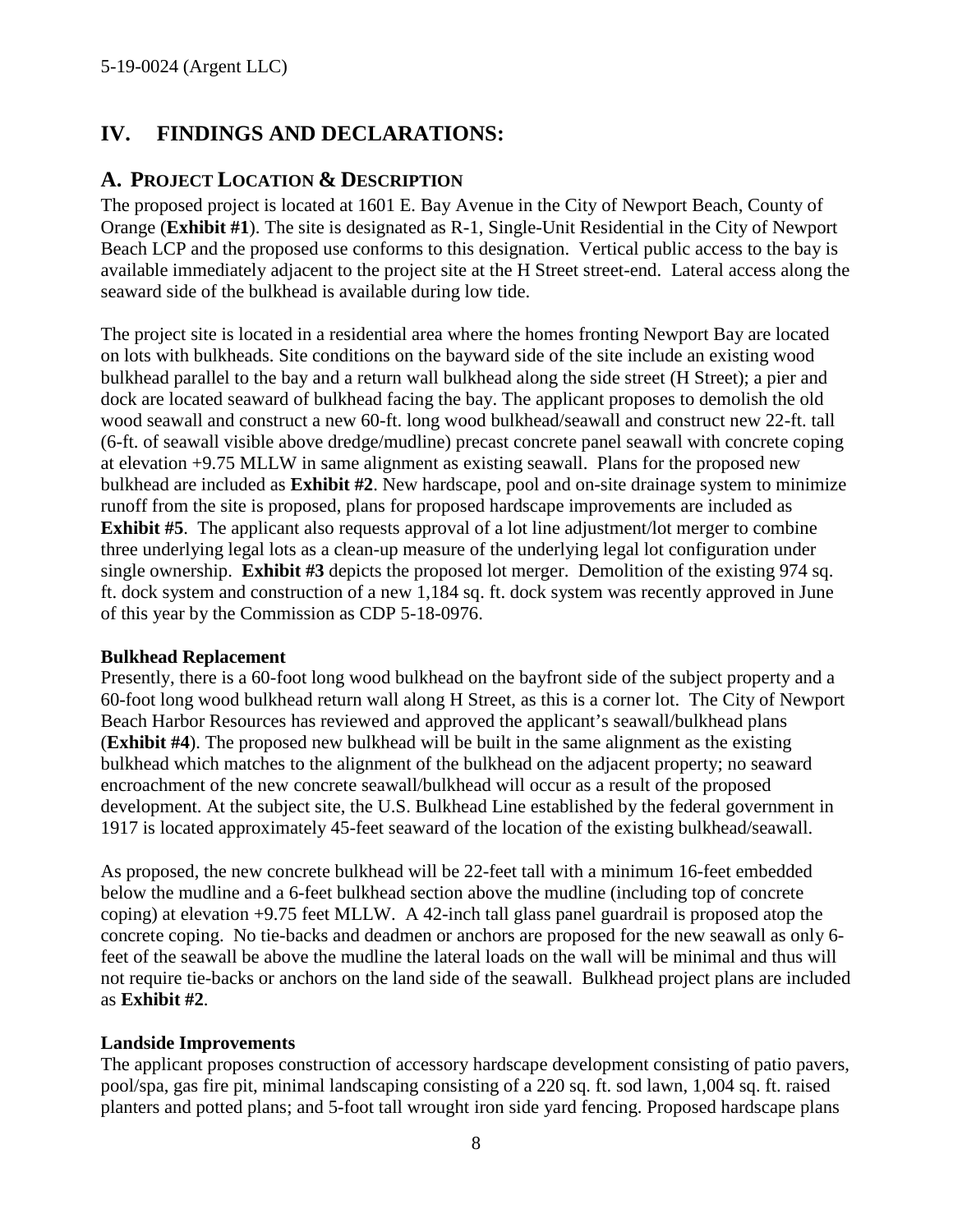are included as **[Exhibit #5](https://documents.coastal.ca.gov/reports/2019/9/W26a/W26a-9-2019-exhibits.pdf)** of the staff report. As the proposed improvements are located immediately inland of the bulkhead on filled historic tidelands, they are Commission retained jurisdiction and thus require a CDP from the Commission.

#### **Lot Merger**

In addition to the proposed demolition and re-construction of a seawall/bulkhead and hardscape improvements including a swimming pool and patio area landward of the bulkhead, the proposed project also includes a lot merger to combine four lots. The proposed lot merger involves submerged lands and filled former tidelands which are areas of Commission retained jurisdiction and thus require a CDP from the Commission.

The lot merger map is included as **[Exhibit #3](https://documents.coastal.ca.gov/reports/2019/9/W26a/W26a-9-2019-exhibits.pdf)** of the staff report. The existing residence is located on Parcel 1, the backyard patio improvements are mostly located on an approximately 60' long x 30' deep E. Bay Avenue lot vacated by the City in 1957, seaward of the vacated Bay Avenue lot are Lots 1 and 2 of Block P which are two 30' long x 54' deep lots that extend into submerged land out to the U.S. Bulkhead Line, these Lots are bisected by the existing bulkhead, thus half the lot is filled former historic public trust tidelands and the other half submerged lands which historically have been a part of the landside lot with the residential structure. The lot merger would not result in a change in intensity or density of the project site, because the underlying legal Lots 1 and 2 of Block P cannot be developed separately with any dwelling units. Additionally, the lots to be merged are under common fee ownership and the potential building size of the allowable single-family residence on the site would not be altered with the approval of the lot merger, since the setbacks and associated buildable area would remain the same. The merged parcels would retain the Singe-Unit Residential Detached (RSD-B) designation per the certified LCP. The requested lot merger is a City of Newport Beach requirement to clean up the underlying legal lot configuration under one ownership and would mirror similar properties along E. Bay Avenue and thus allow construction (i.e., bulkhead/seawall) over the underlying legal lot lines.

Previous Commission actions including but not limited to 5-07-307 (Binder, 1903 E. Bay Ave.), 5- 08-036 (Pasquale, 900 E. Balboa Ave.), 5-09-005 (Bacich, 1100-1104 E. Balboa Blvd.) approved similar lot mergers along E. Balboa Ave. and E. Bay Avenue combining bayfront lots with the City's 1957 abandoned Bay Avenue right-of-way and the water lots from lettered blocks.

### **STANDARD OF REVIEW**

The City of Newport Beach Local Coastal Plan (LCP) was recently certified on January 13, 2017. The proposed project consists of development located entirely within the permit jurisdiction of the Commission. The standard of review for development within the Commission's jurisdiction is Chapter 3 of the Coastal Act and the City's certified LCP may be used as guidance. (Pub. Res. Code  $§$  30519(b).)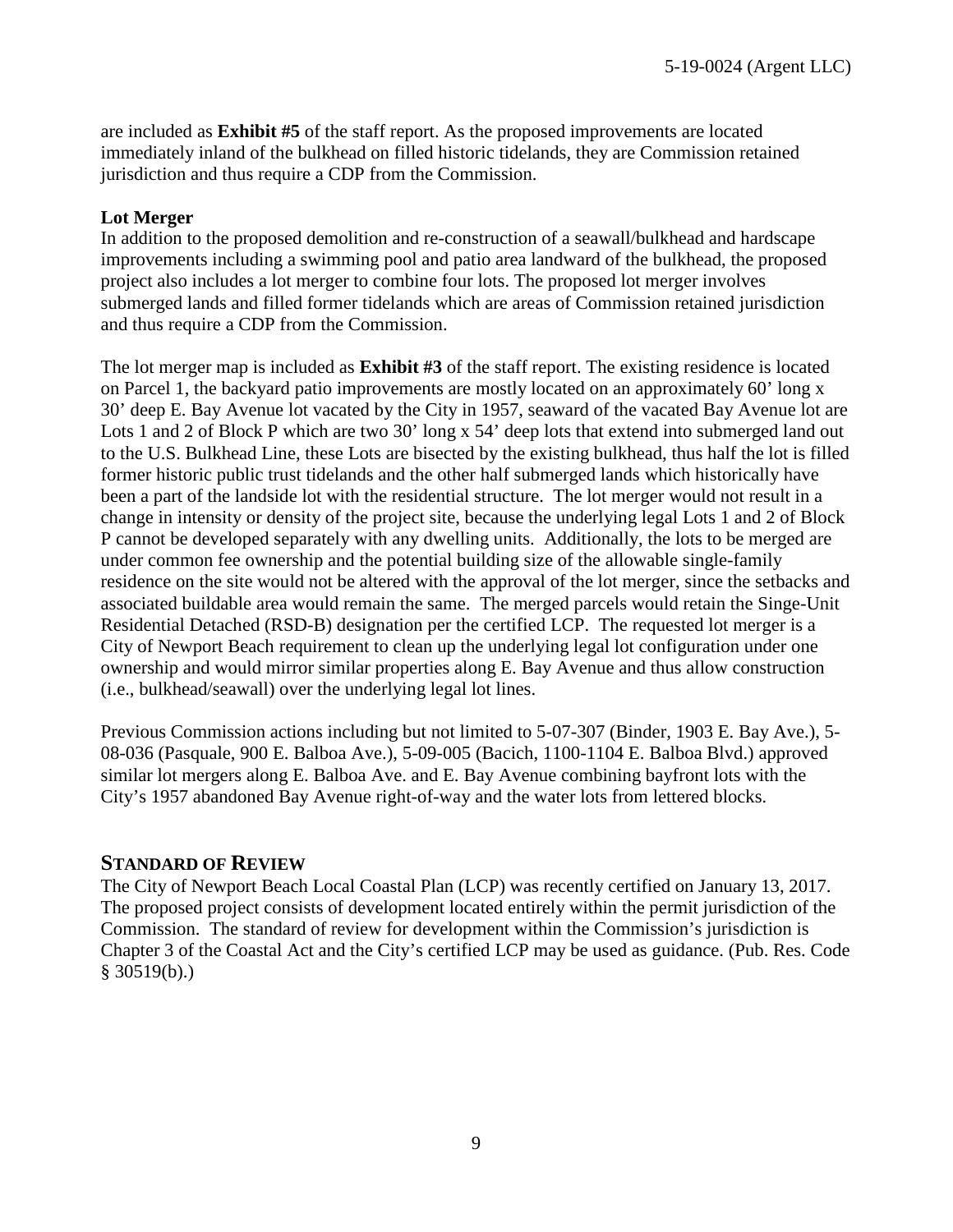## <span id="page-9-0"></span>**B. HAZARDS**

Section 30253 of the Coastal Act states, in pertinent part: *New development shall do all of the following:* 

> *(a) Minimize risks to life and property in areas of high geologic, flood, and fire hazard.*

*(b) Assure stability and structural integrity, and neither create nor contribute significantly to erosion, geologic instability, or destruction of the site or surrounding area or in any way require the construction of protective devices that would substantially alter natural landforms along bluffs and cliffs.*

#### Section 30235 of the Coastal Act states:

*Revetments, breakwaters, groins, harbor channels, seawalls, cliff retaining walls, and other such construction that alters natural shoreline processes shall be permitted when required to serve coastal dependent uses or to protect existing structures or public beaches in danger from erosion, and when designed to eliminate or mitigate adverse impacts on local shoreline sand supply. Existing marine structures causing water stagnation contributing to pollution problems and fishkills should be phased out or upgraded where feasible.* 

#### City of Newport Beach LCP Policies

LUP Policy 2.8.1-1: *Review all applications for new development to determine potential threats from coastal and other hazards.* 

LUP Policy 2.8.1-2: *Design and site new development to avoid hazardous areas and minimize risks to life and property from coastal and other hazards.*

LUP Policy 2.8.6-5: *Permit revetments, breakwaters, groins, harbor channels, seawalls, cliff retaining walls and other structures altering natural shoreline processes or retaining walls when required to serve coastal-dependent uses or to protect existing principal structures or public beaches in danger from erosion and when designed to eliminate or mitigate adverse impacts on local shoreline sand supply, unless a waiver of future shoreline protection was required by a previous coastal development permit.*

LUP Policy 2.8.6-6: *Design and site protective devices to minimize impacts to coastal resources, minimize alteration of natural shoreline processes, provide for coastal access, minimize visual impacts and eliminate or mitigate adverse impacts on local shoreline sand supply.*

LUP Policy 2.8.6-8: *Limit the use of protective devices to the minimum required to protect existing development and prohibit their use to enlarge or expand areas for new development or for new development. "Existing development" for purposes of this policy shall consist only of a principal structure, e.g. residential dwelling, required garage, or second residential unit, and shall not include accessory or ancillary structures such as decks, patios, pools, tennis courts, cabanas, stairs, landscaping, etc.*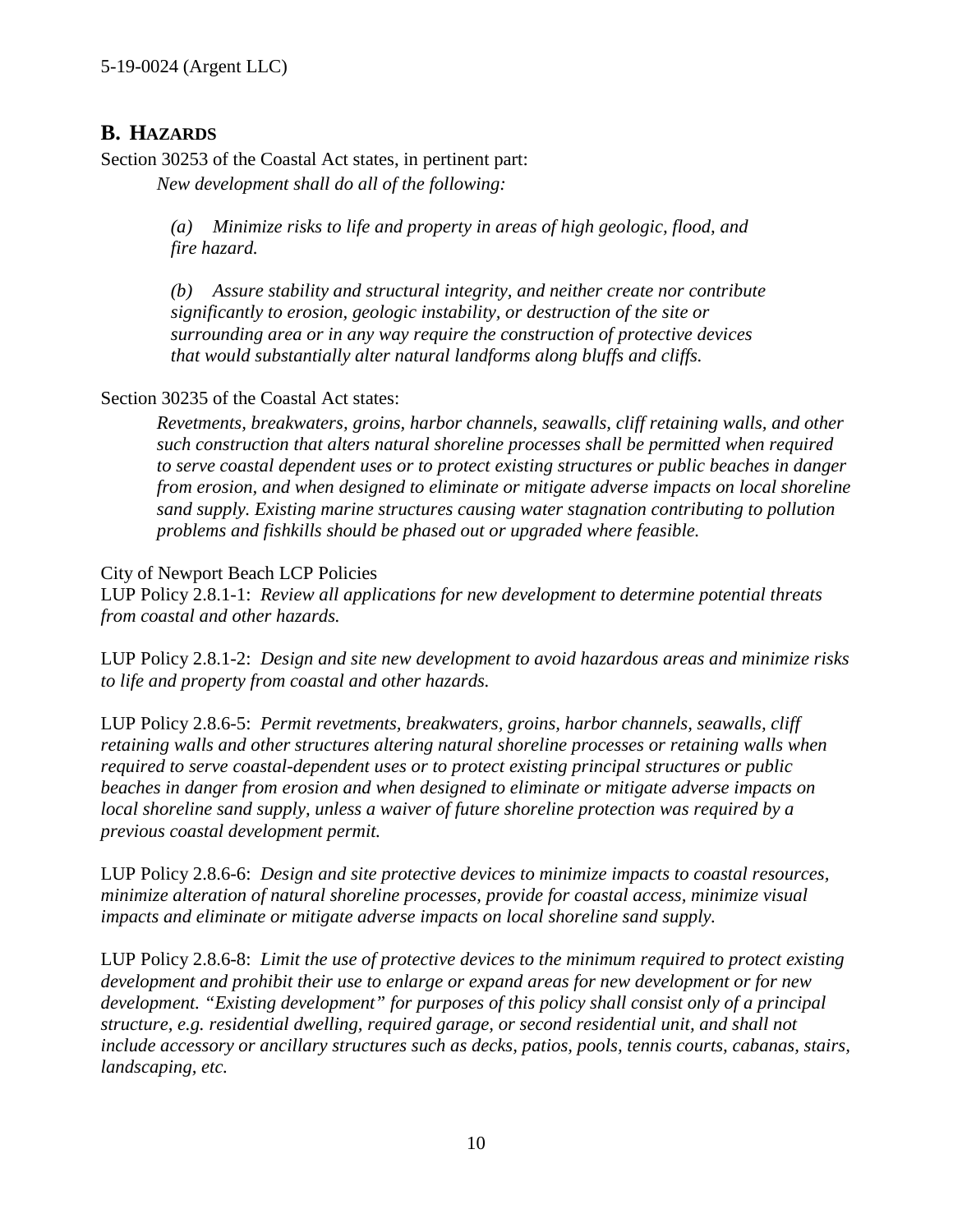LUP Policy 2.8.6-9: *Require property owners to record a waiver of future shoreline protection for new development during the economic life of the structure (75 years) as a condition of approval of a coastal development permit for new development on a beach, shoreline or bluff that is subject to wave action, erosion, flooding, landslides or other hazard associated with development on a beach or bluff. Shoreline protection may be permitted to protect existing structures that were legally constructed prior to the certification of the LCP, unless a waiver of future shoreline protection was required by a previous coastal development permit.*

*IP Section 21.30.015.E.2(d) – Coastal Hazards Report. On sites with an existing bulkhead, a determination as to whether the existing bulkhead can be removed and/or the existing or a replacement bulkhead is required to protect existing principal structures and adjacent development or public facilities on the site or in the surrounding area.* 

*IP Section 21.30.15.E(3) – Bulkhead Condition Report. Where a coastal hazards report shows that an existing bulkhead on the site cannot be removed and/or an existing or replacement bulkhead is required to protect existing principal structures or public facilities, the applicant shall submit a bulkhead condition report that includes the following:*

- *a. A statement of the preparer's qualifications;*
- *b. An analysis of the condition of any existing bulkhead including whether the top elevation meets current City standards, the condition of the sheetpiles or panels, the condition of existing tiebacks and/or deadmen or similar, and any other relevant conditions;*
- *c. Recommendations regarding the need for repair, augmentation or replacement of the bulkhead or any parts thereof;*
- *d. If augmentation or replacement is necessary, recommendations that will avoid seaward encroachment of the bulkhead;*
- *e. If replacement is necessary and the existing bulkhead is not in alignment with adjacent bulkheads, recommended alternatives that will relocate the bulkhead in as much in alignment with adjacent bulkheads, and as far landward, as possible.*

IP Section 21.30.30.C(3)(j) – Bulkhead *for nonresidential and residential waterfront development (as identified in Sections 21.30.015(C) and (D)). In cases where the coastal hazards report required in Section 21.30.015(E)(2) establishes that an existing bulkhead on the site cannot be removed and/or an existing or replacement bulkhead is required to protect existing principal structures and adjacent development or public facilities on the site or in the surrounding areas, the following shall apply to new development:*

> *(4) As a condition of approval an agreement shall be required between the landowner, including its successors and assigns, and the City in favor of the City, in a form approved by the City Attorney, and recorded by the applicant, waiving rights to future protection, including repair or maintenance, enhancement, reinforcement, or any other activity affecting the bulkhead, that results in any encroachment seaward of the authorized footprint of the bulkhead;*

*IP Section 21.30.030.C.3 – Protective Structures. The following shall apply to the construction of protective structures:*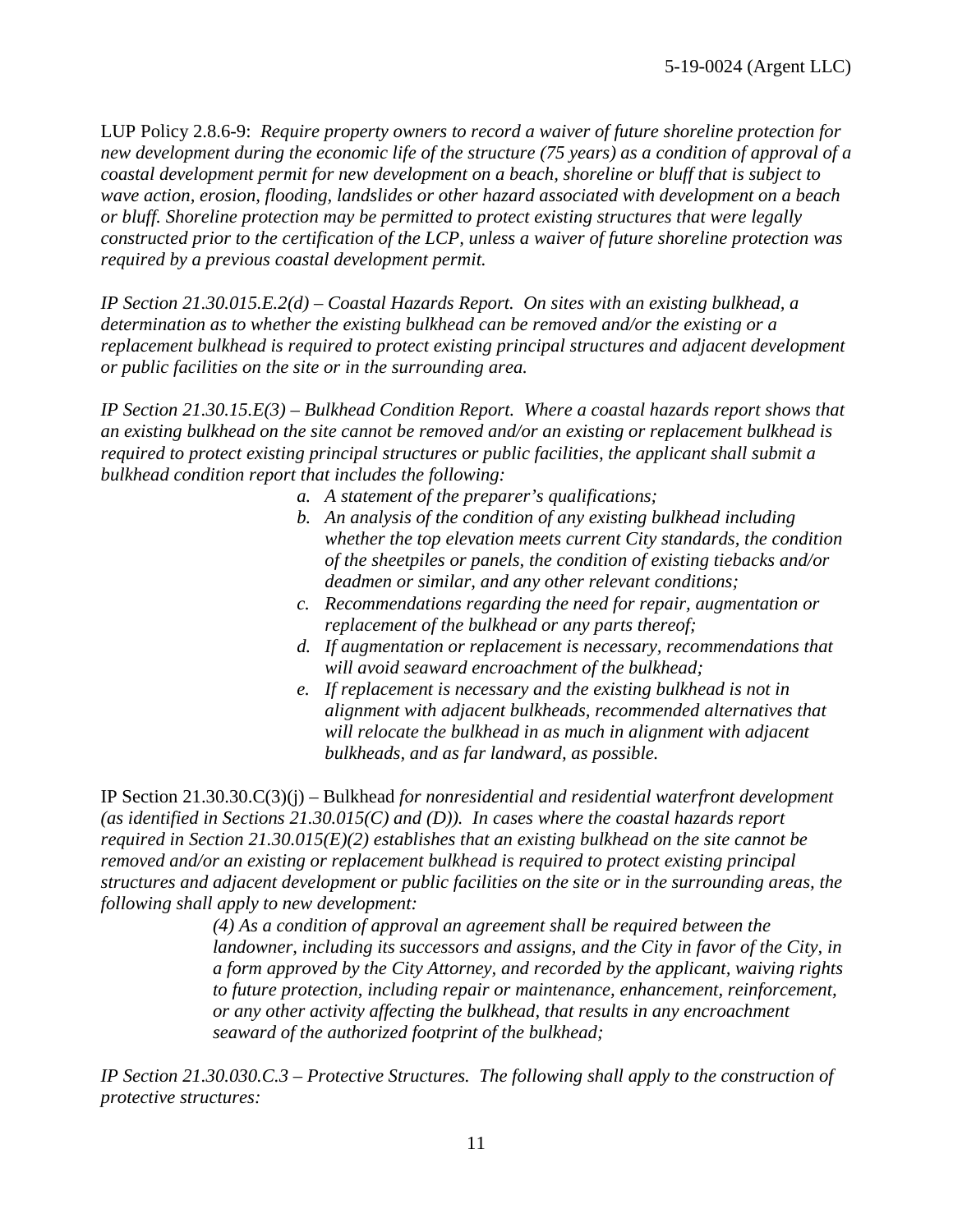*(a) The construction of protective structures shall be prohibited, except to protect coastaldependent uses, or public beaches in danger from erosion and when designed to eliminate or mitigate adverse impacts on local shoreline sand supply, and existing structures that are:* 

 *(1) Not subject to recorded waivers of future protection* 

*(2) Threatened by natural hazards, provided that the protective structures are limited to the minimum required to protect the existing structure and located on private land, not State tidelands.* 

*(b) Enlargement and Expansion of Land Areas. The construction of protective structures shall be prohibited for the purpose of enlarging or expanding areas for new development or for new development. However, this shall not preclude the expansion or encroachment into coastal waters to the minimum extent necessary to repair, maintain, or replace an existing protective device that is in general alignment with any adjacent protective device(s). Under no circumstances shall the backfill be used to create new usable land areas.*

*(d) Protective Devices Shall be Designed and Sited to:* 

- *1. Be as far landward as possible and within private property, where feasible;*
- *2. Eliminate or mitigate adverse impacts to coastal resources;*
- *3. Minimize alteration of natural shoreline processes*
- *4. Provide for public access to State Tidelands and recreational areas and facilities*
- *5. Minimize visual impacts and maximize the enjoyment of the natural shoreline environment;*
- *6. Eliminate or mitigate adverse impacts on local shoreline sand supply*
- *7. To have the smallest footprint possible; and*
- *8. Cause no reduction in public access, use or enjoyment of the natural shoreline environment and preserve or provide access to public recreational lands and facilities.*

Due to its bayfront location, the subject site is exposed to natural shoreline hazards from tides, erosion, storm conditions, sea level rise and such natural hazards. The applicant provided a Coastal Hazards Analysis Report prepared by William Simpson & Associates, Inc. (WSA Job #7244) dated May 5, 2018 and a Revised Bulkhead Conditions Report for Coastal development Permit Application, also prepared by William Simpson & Associates, Inc. (WSA Job #7244) dated March 7, 2019. The findings of the bulkhead condition letter indicate that the wood bulkhead at the site was found in poor condition with a sagged wood wailer and concluded that failure of the existing seawall would cause erosion that in the long run can undermine the foundation of the existing single family structure, and thus deemed necessary to protect the single family residence on the lot and is also necessary to protect the existing adjacent residences and public infrastructure.

The Coastal Hazards Analysis identifies the finished floor elevation for the existing residential development on the landward side of the lot at 9.04-feet MLLW, which follows the current Base Flood Elevation established for the area. The highest high tide recorded in the project area as +7.38-feet Mean Lower Low Water (MLLW). The estimated sea level rise at the site appears to be between 1.25' and 5.00' feet over the next 75 years, accounting for bay water levels rising in the range of  $+8.45$ ' to  $+12.2$ ' NAVD88. The elevation of the proposed new seawall is  $+10.00$ -feet MLLW. The Analysis concludes that due to its location within a bay, the subject site is not subject to typical ocean waves and the associated wave run-up. Bay generated waves that may arrive at the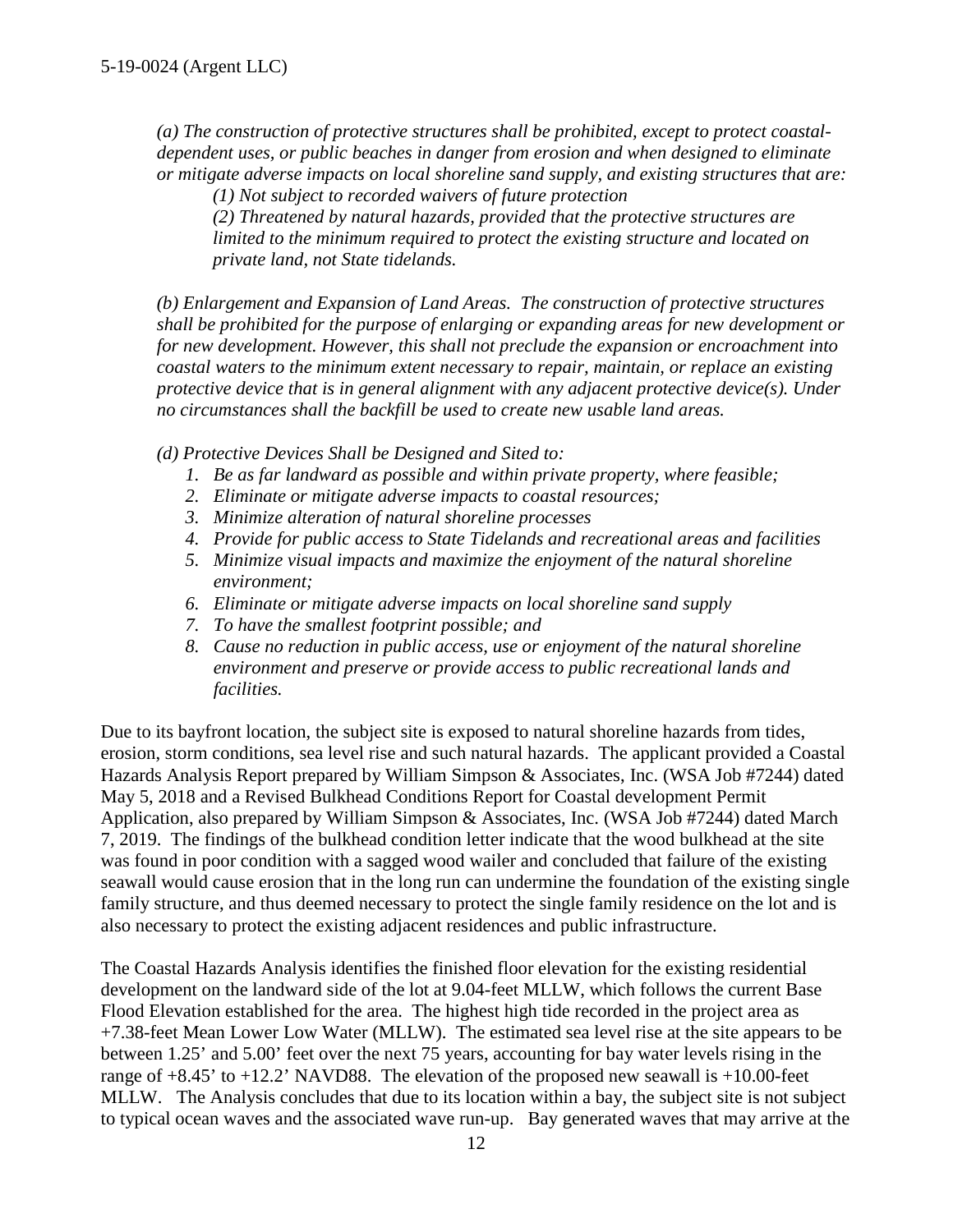site are very small wind waves and boat wakes and have no significant energy and runup effect. The study concludes that wave run-up and erosion will not significantly impact the property over the proposed life of the development (75 years), noting that even at accelerated shoreline erosion rates that may occur due rapid rates of sea level rise, there will be no impact to the principal structure on the subject lots over their economic life. The report notes that there have been no visible indications of shoreline change or landward movement of the Mean High Tide (MHT) Line. The position of the MHT line for these lots is based on the position of the existing seawall. Erosion in front of the seawall was found to be very small, but the report does not provide any estimates for erosion of the shoreline if the existing bulkhead were to be removed.

The applicants propose to replace the compromised and failing seawall in its current location and alignment. The new seawall would not encroachment bayward of the existing seawall. The elevation at the top of the new seawall coping is  $+9.75$  MLLW (or  $+10.00$ <sup>'</sup> NAVD88). As proposed, the height of the new seawall would protect existing landside development for the next 75 years. The Coastal Hazards Analysis Report provided by the applicant is dated May 5, 2018, prior to the November 2018 Commission adopted a Sea Level Rise Science Update to the 2015 Sea Level Rise Policy Guidance in response to evolving science on sea level rise and specifically to new statewide guidance from the Ocean Protection Council (OPC) based on two reports: *Rising Seas in California: An Update on Sea-Level Rise* released in April 2017 and an update to the OPC's State Sea-Level Rise Guidance released in April 2018. According to the guidance document, sea level rise analysis of residential development should include low-risk and medium-high risk aversion scenarios. Using the OPC guidance document, direct interpolation of the data for High Emissions in 2090 & 2100 and low risk aversion over the project's design life of 75 years (2094), 2.85 feet of seal level rise is anticipated. For a medium-high risk aversion scenario, Commission staff used the OPC guidance document that sea levels may rise between 5.3 feet in 2090 (High Emissions) to 6.7 feet in 2100 (High Emissions) resulting in an average sea level rise of 6.00 feet by the end of the project's estimated 75-year design life in 2094.

Based on Commission's staff analysis, if there were to be a 2.85-foot rise, a likely high tide still water level of  $+10.05$  feet NAVD88 ( $+7.2$  feet NAVD88  $+ 2.85$  feet  $= +10.05$  feet NAVD88) is anticipated. The medium-high risk scenario following the Commission's Sea Level Rise Guidance, if there were to be a 6.00-foot rise (the average range for a medium risk aversion scenario for the site), a likely high tide still water level of  $+13.2$  feet NAVD88 ( $+7.2$  feet NAVD88  $+ 6.00$  feet  $=$ +13.2 feet NAVD88) is anticipated. The +13.2 feet NAVD88 elevation would be 4.16 feet above the finished floor elevation of +9.04 NAVD88 finished floor elevation of the residence and 3.45 feet above the proposed seawall cap of +9.75 NAVD88. If sea level rises in the next several decades as currently projected, regional measures to mitigate the potential flooding hazard will need to be taken. Since the finished floor elevation of the existing residence is +9.04 MLLW. It will remain below the High Tide until approximately the year 2100 based on low sea level rise projections. Therefore, the seawall would have to be raised to accommodate actual sea levels at that time. As proposed, the new seawall/bulkhead allows for possible future increases in height without further seaward encroachment.

Along all of Balboa Peninsula, private residential development and public streets are protected by bulkheads, the replacement of the proposed shoreline protection is necessary to protect the existing residence and public infrastructure on the peninsula. The bulkheads that connect across the east bayfronting side of Balboa Peninsula are maintained individually by property owners, but function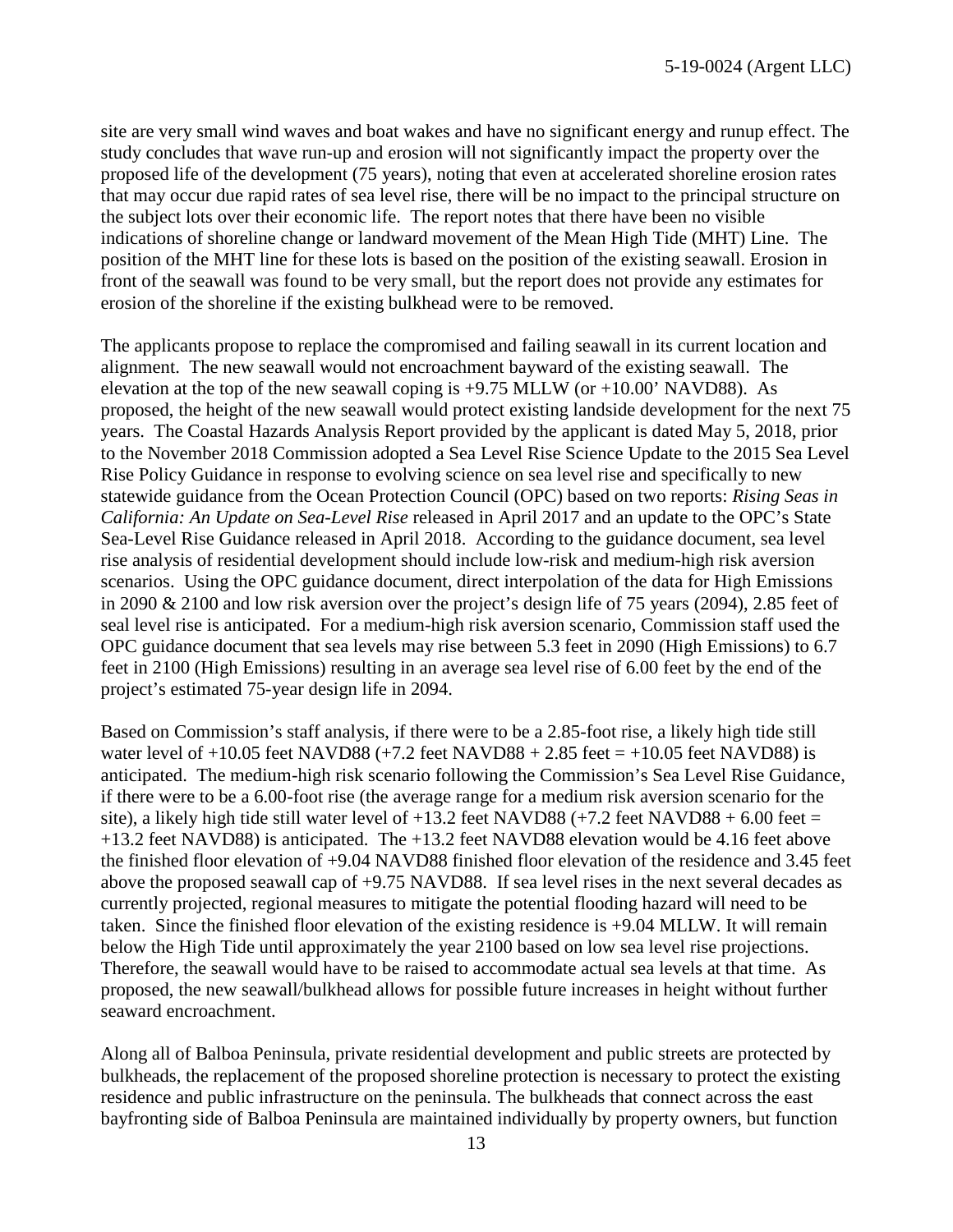as a uniform structure to protect more than just the individual properties. The public infrastructure that would be threatened by flooding includes the public streets inland of the homes, as well as the municipal water and sewer lines, storm drain systems, and utility connections that typically occur in the public right-of-way. Section 30235 permits seawalls and other such construction that alters natural shoreline processes when required to serve coastal dependent uses or to protect existing structures or public beaches in danger from erosion. In this case, the single-family residence was constructed circa 2004 and thus not an existing, pre-coastal structure, that will rely on the new bulkhead/seawall for continuing protection, as will all of the existing public infrastructure and precoastal homes in the area that would be protected by the improved bulkhead. Section 21.30.15.E(2)d of the IP states:

> *On sites with an existing bulkhead, a determination as to whether the existing bulkhead can be removed and/or the existing or a replacement bulkhead is required to protect existing principal structures and adjacent development or public facilities on the site or in the surrounding area.*

The majority of bulkheads along Newport Bay were constructed prior to passage of the Coastal Act. Bulkhead improvements/replacements have historically been allowed along Newport Bay as a continuous bulkhead along the bay is needed to protect the interior development, which includes pre-Coastal development and coastal-dependent uses that may be entitled to shoreline protection under 30235. In Newport Bay, improvements/replacement bulkheads are allowed to protect the existing adjacent development and the public facilities, consistent with the LCP and with Section 30235 of the Coastal Act. Regardless, as the proposed development is located in an area where coastal hazards exist and can adversely impact existing development, the Commission imposes **Special Condition 1**, which requires the applicant to assume the risk of development. Furthermore, **Special Condition 2** requires the applicant to agree that no repair or maintenance, enhancement, reinforcement of the existing shoreline protective device shall be undertaken if such activity extends the footprint seaward of the existing shoreline protective device as depicted on **[Exhibit #3](https://documents.coastal.ca.gov/reports/2019/9/W26a/W26a-9-2019-exhibits.pdf)** per IP Section 21.30.030.C.3 – Protective Structures.

Policy 2.8.6-7 of the LUP states: *Discourage shoreline protective devices on public land to protect private property/development.* The bulkhead in this location is located on private property, and the improvements to the bulkhead would allow it to remain in place for an extended period of time to protect the existing adjacent public infrastructure from flooding, until such a time that adaptation plans as required by the LCP via IP Policies 21.30.010.E(4)(d)(iv) and 21.30.060.B(3)(i) for the adjacent existing development are underway, per the LCP policies.

Additionally, since coastal processes are dynamic and structural development may alter the natural environment, future development at these sites could adversely affect future shoreline conditions if not properly evaluated and potentially may result in a development which is not consistent with the Chapter 3 policies of the Coastal Act. In order to ensure that development on the site does not occur which could potentially result in adverse impacts to coastal processes, the Commission imposes **Special Condition 3** informing the applicants and any future property owners that future development at the site requires an amendment to this Coastal Development Permit No. 5-19-0024 or a new coastal development permit. Thus, as conditioned, the Commission finds that the proposed project is consistent with Section 30235 and Section 30253 of the Coastal Act.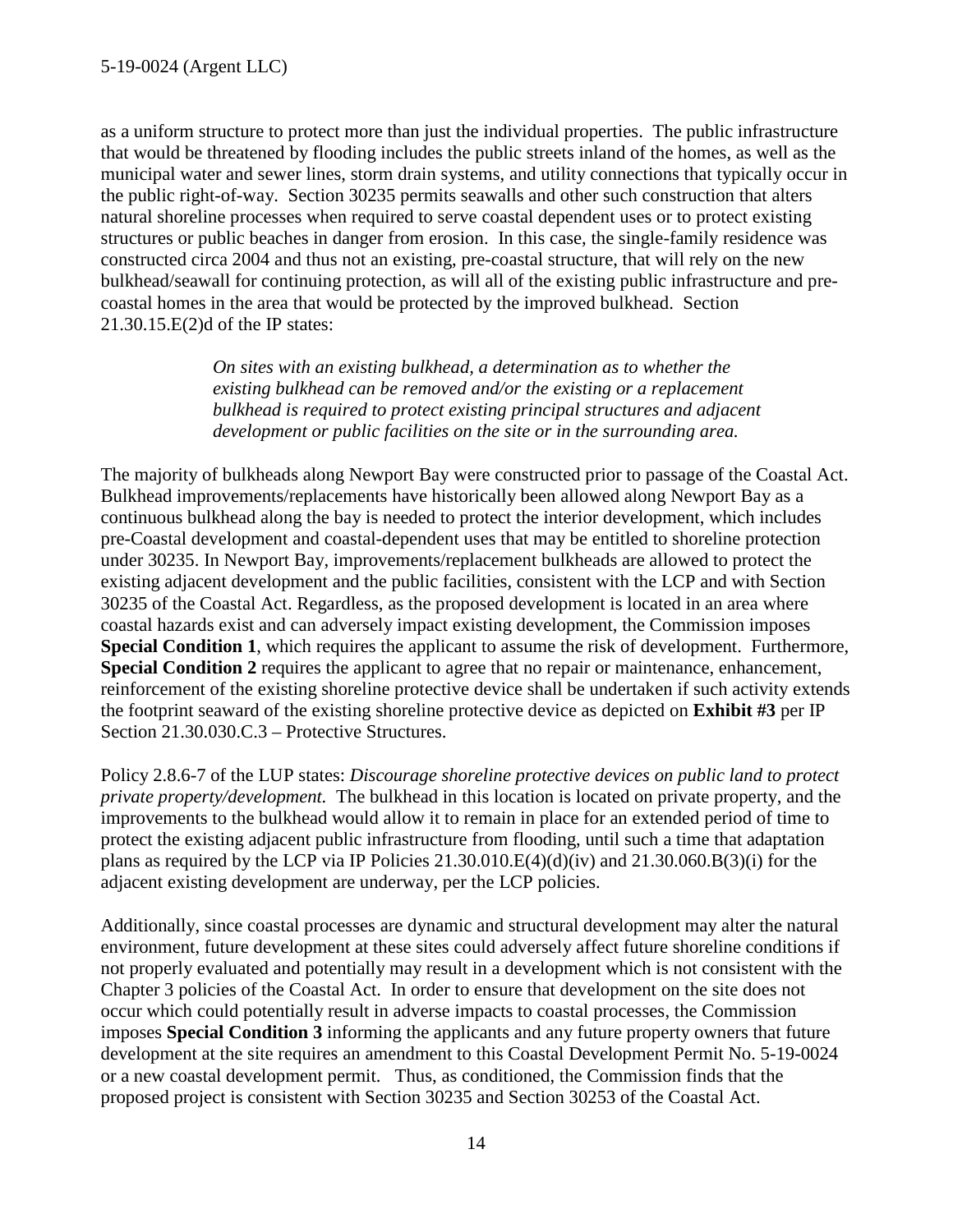### <span id="page-14-0"></span>**C. PUBLIC ACCESS AND RECREATION**

Section 30210 of the Coastal Act, Access; recreational opportunities; states:

*In carrying out the requirement of Section 4 of Article X of the California Constitution, maximum access, which shall be conspicuously posted, and recreational opportunities shall be provided for all the people consistent with public safety needs and the need to protect public rights, rights of private property owners, and natural resource areas from overuse.* 

Section 30211 of the Coastal Act, Development not to interfere with access, states:

*Development shall not interfere with the public's right of access to the sea where acquired through use or legislative authorization, including, but not limited to, the use of dry sand and rocky coastal beaches to the first line of terrestrial vegetation.* 

Section 30212 of the Coastal Act, New development projects (in part), states:

*(a) Public access from the nearest public roadway to the shoreline and along the coast shall be provided in new development projects except where: (1) it is inconsistent with public safety, military security needs, or the protection of fragile coastal resources, (2) adequate access exists nearby, or, (3) agriculture would be adversely affected. Dedicated accessway shall not be required to be opened to public use until a public agency or private association agrees to accept responsibility for maintenance and liability of the accessway.* 

Section 30220 of the Coastal Act, Protection of certain water-oriented activities, states:

*Coastal areas suited for water-oriented recreational activities that cannot readily be provided at inland water areas shall be protected for such uses.* 

Section 30221 of the Coastal Act, Oceanfront land; protection for recreational use and development, states:

*Oceanfront land suitable for recreational use shall be protected for recreational use and development unless present and foreseeable future demand for public or commercial recreational activities that could be accommodated on the property is already adequately provided for in the area.* 

Section 30250 of the Coastal Act, Location, existing developed areas, states:

*(a)New residential…development…shall be located…where it will not have significant adverse effects, either individually or cumulatively, on coastal resources….* 

Coastal Land Use Plan Policy, Shoreline Access, 3.1.1-1 states, *Protect, and where feasible, expand and enhance public access to and along the shoreline and to beaches, coastal waters, tidelands, coastal parks, and trails.* 

Coastal Land Use Plan Policy, Shoreline Access, 3.1.1-9 states, *Protect, expand, and enhance a system of public coastal access that achieves the following:*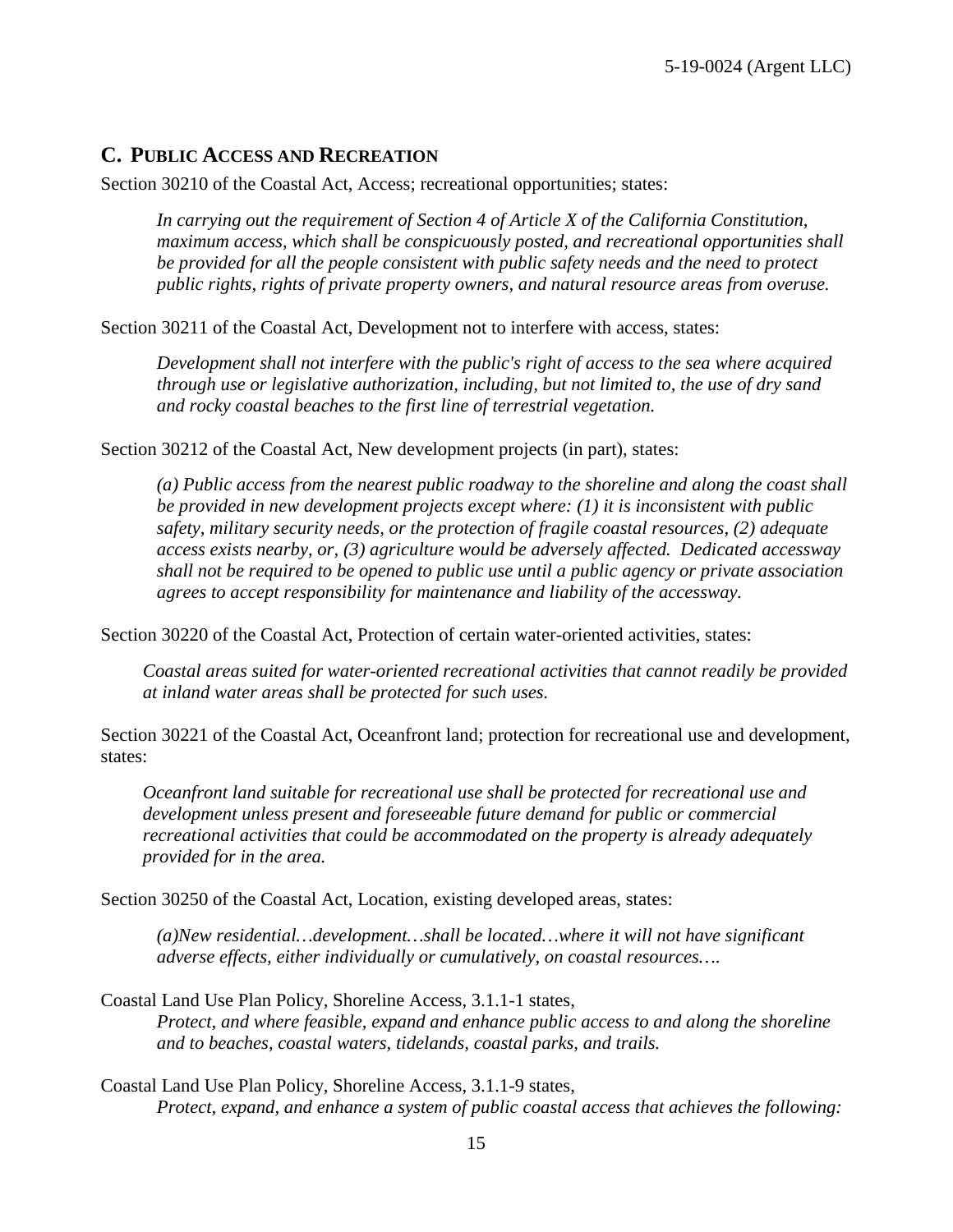#### 5-19-0024 (Argent LLC)

*Maximizes public access to and along the shoreline;* 

Coastal Land Use Plan Policy, Shoreline Access, 3.1.1-11 states, *Require new development to minimize impacts to public access to and along the shoreline.* 

Coastal Act Section 30210 and Coastal Act Section 30211 mandate that maximum public access and recreational opportunities be provided consistent with private property rights, and that development not interfere with the public's right to access the coast. Section 30212(a) of the Coastal Act provides that adequate public access to the sea be provided in new development projects. Additionally, Sections 30220 and 30221 of the Coastal Act protect coastal areas suited for water-oriented recreational activities and oceanfront land for recreational uses. Section 30250 of the Coastal Act requires new development to not have significant adverse effects, individually or cumulatively, on coastal resources. The City's certified LCP, used as guidance, also includes numerous similar policies regarding public access and recreation.

Newport Bay, both Upper and Lower Bay, are popular for small vessel boating, kayaking, and paddle boarding recreation. Sandy shoreline areas along the bay are also used for coastal access/recreation. The subject property has an existing private dock system including a pier platform, gangway and dock float constructed seaward of the existing bulkhead. The proposed project involves the demolition and re-construction of a seawall/bulkhead associated with a singlefamily residence on a bayfronting lot, hardscape improvements including a swimming pool and patio area landward of the bulkhead, and a lot merger to combine four lots. The lot merger map is included as **[Exhibit 3](https://documents.coastal.ca.gov/reports/2019/9/W26a/W26a-9-2019-exhibits.pdf)** of the staff report, it depicts the existing residence located on Parcel 1, the backyard patio improvements are mostly located on an approximately 60' long x 30' deep Bay Avenue lot vacated by the City in 1957, then seaward of the abandoned Bay Ave. are Lot 1 and Lot 2, two 30' long x 54' deep lots that extend out to the U.S. Government Bulkhead Line.

Lots 1 and 2 are bisected by the existing bulkhead, thus the inland half the of the lot is filled former tidelands and the seaward half is an ambulatory property line which is subject to the public trust depending on the location of the mean high tide. This portion of the property is currently developed with the existing bulkhead/seawall, a new bulkhead is proposed in the same alignment and new pool is proposed inland of the bulkhead on dry land that is retained by a bulkhead. Lots 1 and 2 have historically been owned in part with the landside lot with the residential structure. This area is not part of the mapped State Tidelands held in trust by the City. The area north (seaward) of the U.S. Bulkhead Line as established by the federal government in 1917 is State Tidelands administered by the City of Newport Beach pursuant to a 1929 Tidelands Grant. The area south of the U.S. Bulkhead Line (Lots 1 and 2) are private property. The private property seaward of the bulkhead is at times inundated by bay waters and is therefore subject to the Public Trust doctrine as submerged lands. The Public Trust provides that tide and submerged lands and the beds of lakes, streams and other navigable waterways are to be held in trust by the State for the benefit of the people of California for uses including the right to swim, boat and engage in other forms of water recreation. Determinations about the public trust boundary are ultimately the jurisdiction of the State Lands Commission. However, pursuant to Public Resources Code section 7552.5, the submerged privately-owned waters are nevertheless subject to a navigational easement that, in general,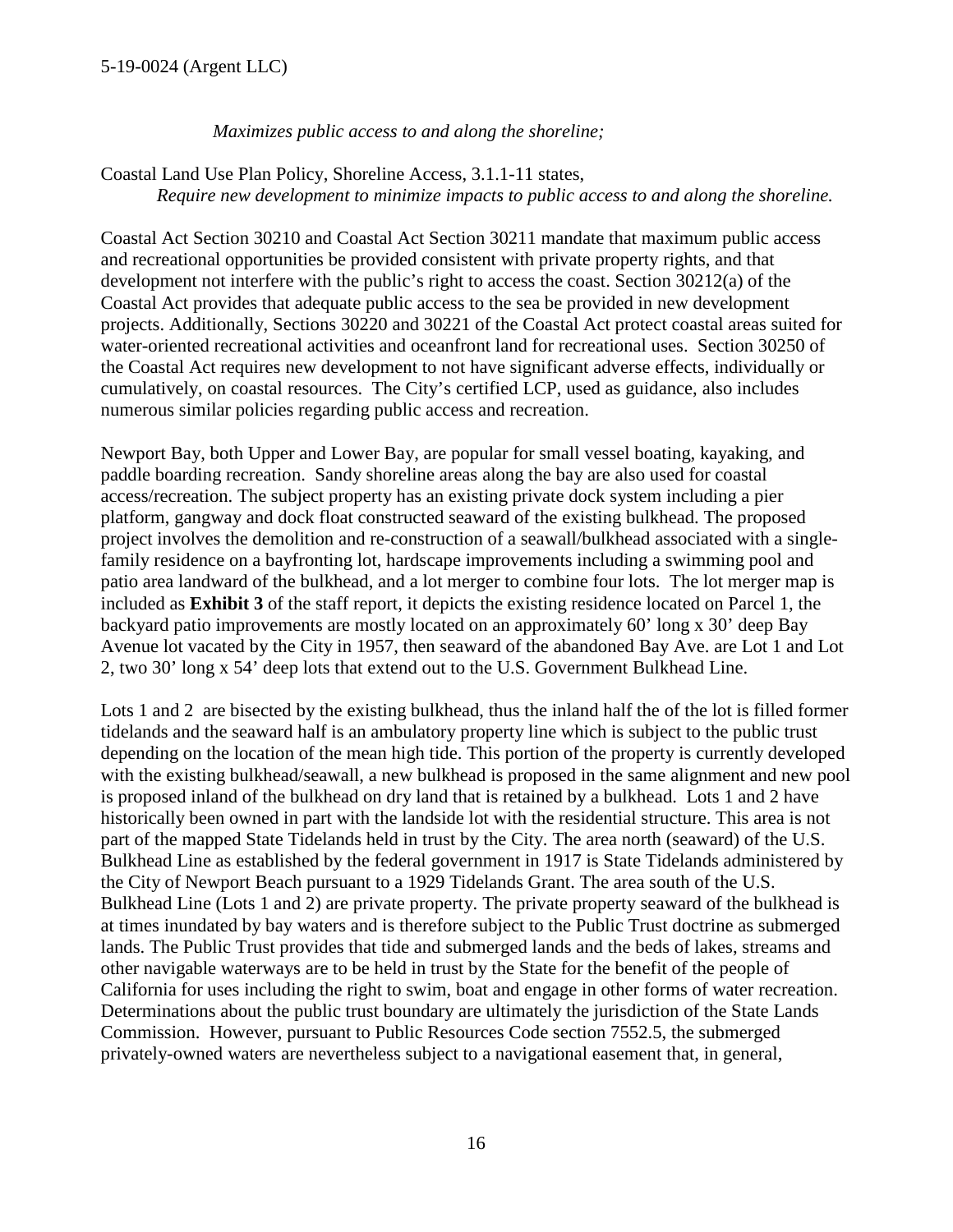precludes the owner from preventing the public from using the waters for navigational purposes even if the submerged lands are not public trust lands.<sup>[1](#page-16-1)</sup>

Applying these principals to the proposed project, there is no direct public pedestrian access to the water through the subject private residential lot. Public pedestrian access to these submerged lands is available immediately adjacent to the project site at the H St. street end (**[Exhibit #1](https://documents.coastal.ca.gov/reports/2019/9/W26a/W26a-9-2019-exhibits.pdf)**). From this access point, members of the public may access the Newport Bay and, for example, launch a kayak or standup paddle board. However, the existing dock associated with the residence extends out in front (bayward)of the bulkhead and likely limits public use of the waters immediately adjacent to the bulkhead but would not completely obstruct the public's ability to access the water portion of the applicants' lots for navigational purposes. The proposed bulkhead/seawall will not encroach further bayward and therefore, the proposed project would not be inconsistent with the navigational easement. Thus, the proposed project would not be inconsistent with a navigational easement or with Coastal Act public access policies. Furthermore, Coastal Commission approval of this project cannot waive any public rights that may exist on the property. Thus, **Special Condition 8** is imposed stating that the approval of a coastal development permit for the project does not waive any public rights or interest that exist or may exist on the property, and that if any portion of the development approved by this project is subsequently determined to be located on or over public trust lands, then development approved by this coastal development not compatible with the public trust must be removed.

Section 30210 of the Coastal Act encourages maximum public access, while also respecting private property rights, and section 30211 requires that development not interfere with the public's right of access to the sea. The portions of the project site which include public trust lands are coastal areas suitable for boating and other water-oriented recreation activities. The proposed bulkhead demolition and re-construction in the same alignment would not encroach into bay waters and therefore would not be inconsistent with Coastal Act public access policies. As conditioned, the project is consistent with the public access policies of the Coastal Act.

### <span id="page-16-0"></span>**D. BIOLOGICAL RESOURCES**

The proposed development will not affect the public's ability to gain access to, and/or to use the coast and nearby recreational facilities. Therefore, the proposed development, as conditioned, conforms to the City of Newport Beach certified LCP polices and requirements regarding public access and the public access and recreation policies of the Coastal Act.

#### Section 30230 of the Coastal Act states:

 $\overline{a}$ 

*Marine resources shall be maintained, enhanced, and where feasible, restored. Special protection shall be given to areas and species of special biological or economic significance. Uses of the marine environment shall be carried out in a manner that will sustain the biological productivity of* 

<span id="page-16-1"></span> $1$  The public's right to access navigable waters regardless of the title to the underlying lands has been recognized by numerous court cases. *See Hitchings v. Del Rio Woods Recreation and Parks Dist.*, 55 Cal. App. 3d 560, 571 (1976) ("The ownership of the bed is not determinative of public navigational rights, nor vice-versa."); *Bohn v. Albertson*, 107 Cal.App.2d 738, 749 (1951) (public has right to access navigable waters regardless of the title to the underlying lands unless and until the lands are reclaimed).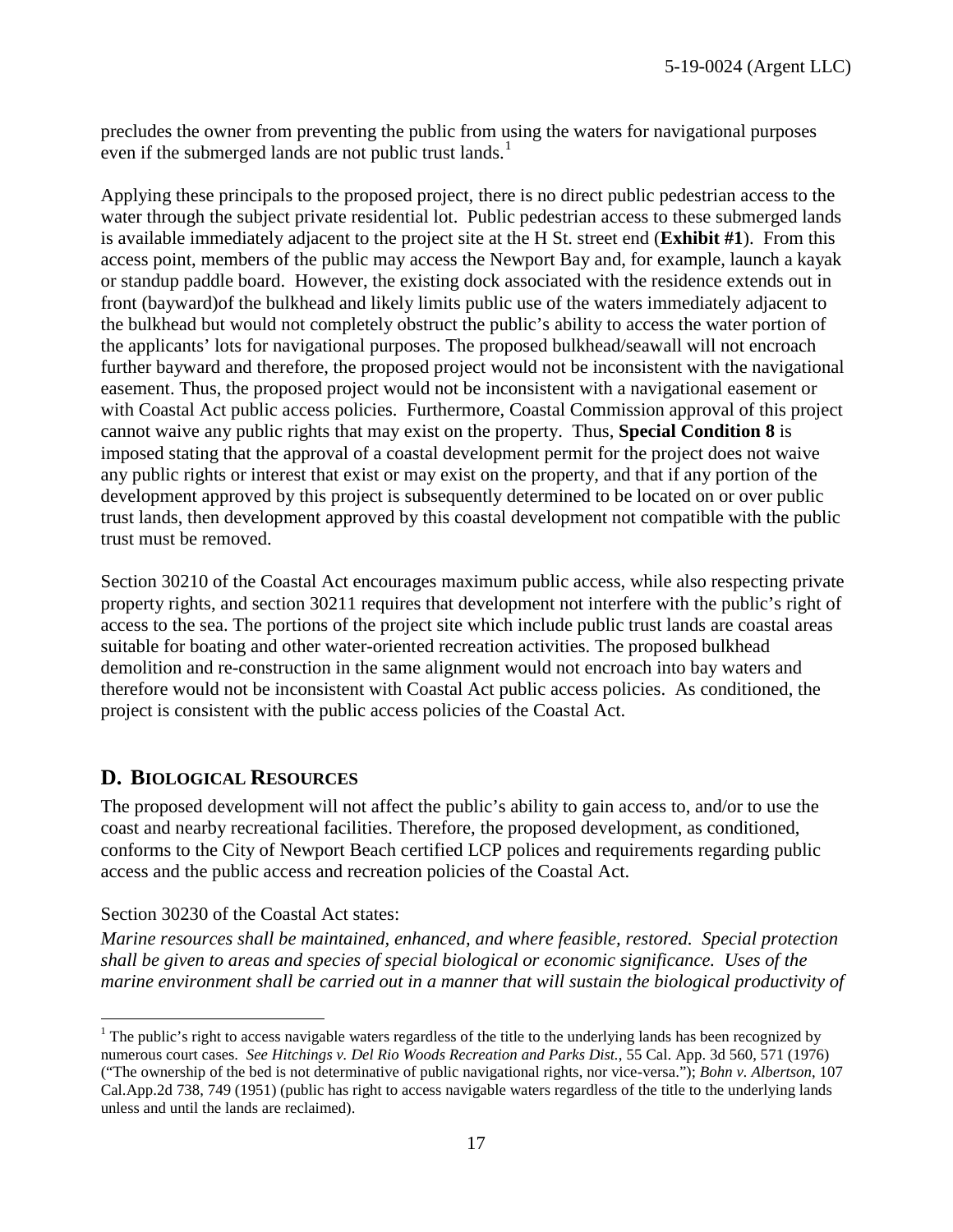*coastal waters and that will maintain healthy populations of all species of marine organisms adequate for long-term commercial, recreational, scientific, and educational purposes.* 

#### Section 30231 of the Coastal Act states:

*The biological productivity and the quality of coastal waters, streams, wetlands, estuaries, and*  lakes appropriate to maintain optimum populations of marine organisms and for the protection of *human health shall be maintained and, where feasible, restored through, among other means, minimizing adverse effects of waste water discharges and entrainment, controlling runoff, preventing depletion of ground water supplies and substantial interference with surface water flow, encouraging waste water reclamation, maintaining natural vegetation buffer areas that protect riparian habitats, and minimizing alteration of natural streams.* 

#### Bird Strike Hazards

The proposed project includes the installation of a tempered glass railing/screenwall atop the new concrete bulkhead coping. Due to the coastal bayfront location of the proposed tempered glass railing/screenwall spanning across three contiguous lots, there is a substantial risk of bird strikes to the screenwall. Glass walls are known to have adverse impacts upon a variety of bird species. Birds are known to strike glass walls causing their death or stunning them which exposes them to predation. Some authors report that such birds strikes cause between 100 million to 1 billion bird deaths per year in North America alone. Birds strike the glass because they either don't see the glass, or there is some type of reflection in the glass which attracts them (such as the reflection of bushes or trees that the bird might use for habitat). Some type of boundary treatment is typically required where the backyards of residences abut coastal waters. The proposed plans indicate a "min ½' thick tempered monolithic bird strike prevention glass panels," atop the seawall concrete coping. However, there is no detail provided on the plans describing exactly what safeguards the glass from bird strikes, or at least minimizes the hazard. To provide ensure coastal avian species are adequately protected, **Special Condition 6** requires the applicant submit revised plans that clearly specifies the treatment to the tempered glass screenwall used to address bird strike issues, necessary to protect against significant disruption of habitat values.

There are a variety of methods available to address bird strikes against glass. For instance, glass can be frosted or etched in a manner that renders the glass more visible and less reflective. Where clear glass is used, appliqués (e.g.) stickers can be affixed to the glass that have a pattern that is visible to birds. Some appliqués incorporate features that allow humans to see through the glass, but which are visible birds. Usually appliqués must be replaced with some frequency in order to retain their effectiveness. In the case of fences or walls, alternative materials can be used, such as wood, stone, or metal (although this approach isn't usually palatable when there is a desire to see through the wall). Use of frosted or etched glass, wood, stone or metal material is preferable to appliqués because of the lower maintenance and less frequent replacement that is required.

#### Eelgrass

Seawalls and docks/dock piles are known to adversely impact marine resources if the structures are placed on actual marine resources, resulting in fill and shading resulting in the loss of surrounding marine habitat areas. Newport Harbor contains eelgrass beds, which are important nursery habitats for many fish species that maintain the populations of open ocean fish species, many of which are fished commercially and recreationally. Eelgrass beds are the kind of habitat area that, pursuant to Section 30230 of the Coastal Act, deserves special protection as an area of special biological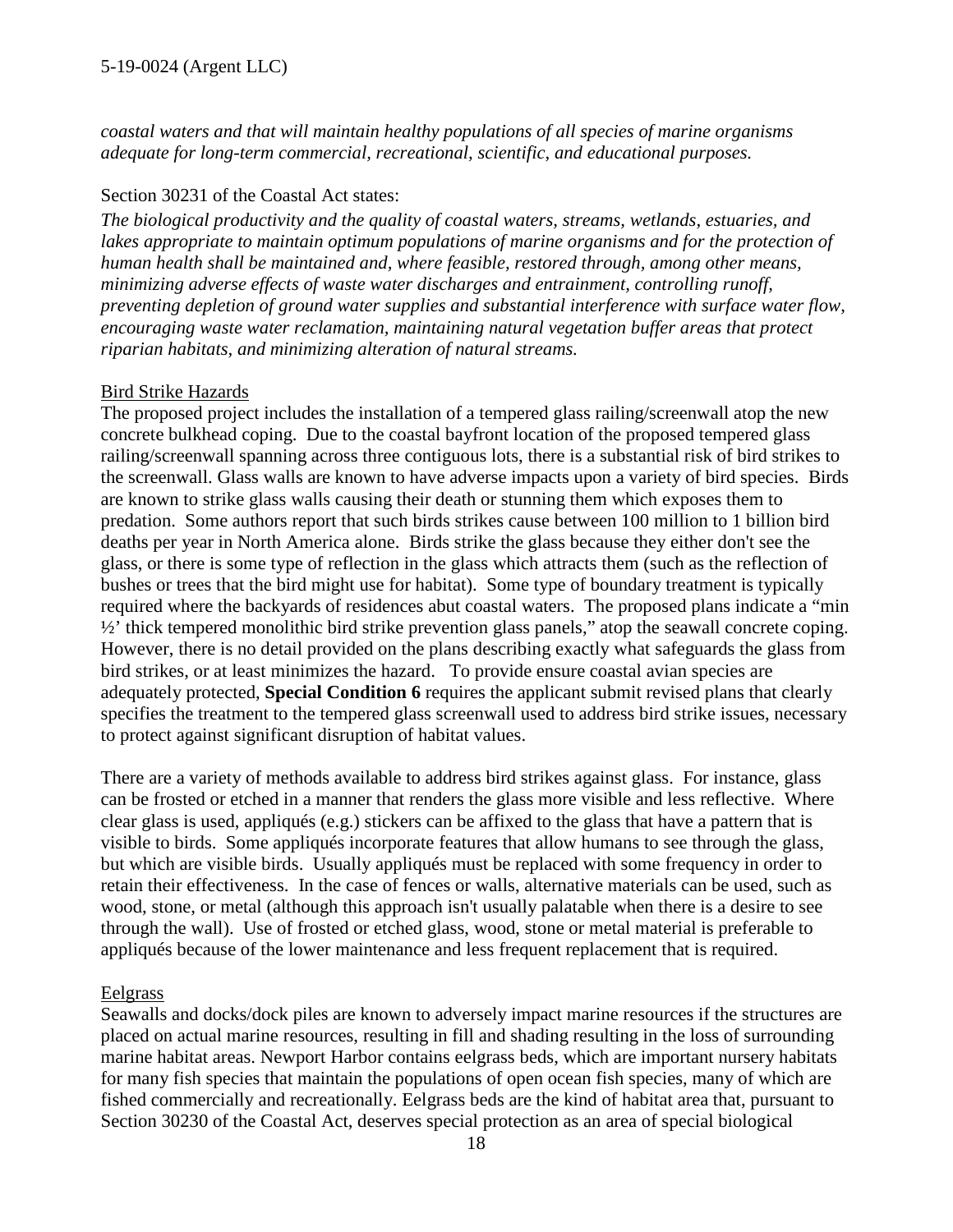significance. The National Marine Fisheries Service Eelgrass Mitigation Policy (October 2014) states the following about eelgrass:

*Eelgrass species (Zostera marina L. and Z. pacifica) are seagrasses that occur in the temperate unconsolidated substrate of shallow coastal environments, enclosed bays, and estuaries. Eelgrass is a highly productive species and is considered to be a "foundation" or habitat forming species. Eelgrass contributes to ecosystem functions at multiple levels as a primary and secondary producer, as a habitat structuring element, as a substrate for epiphytes and epifauna, and as sediment stabilizer and nutrient cycling facilitator. Eelgrass provides important foraging areas and shelter to young fish and invertebrates, food for migratory waterfowl and sea turtles, and spawning surfaces for invertebrates and fish such as the Pacific herring. Eelgrass also provides a significant source of carbon to the detrital pool which provides important organic matter in sometimes food-limited environments (e.g., submarine canyons). In addition, eelgrass has the capacity to sequester carbon in the underlying sediments and may help offset carbon emissions. Given the significance and diversity of the functions and services provided by seagrass, Costanza et al. (2007) determined seagrass ecosystems to be one of Earth's most valuable ecosystems.*

Thus, eelgrass beds are the kind of habitat area that, pursuant to Section 30230 of the Coastal Act, deserves special protection as an area of special biological significance.

The NMFS October 2014 eelgrass policy also reports the following adverse effects of human development on eelgrass beds like those in front of the subject site:

*Seagrass habitat has been lost from temperate estuaries worldwide (Duarte 2002, Lotze et al. 2006, Orth et al. 2006). While both natural and human-induced mechanisms have contributed to these losses, impacts from human population expansion and associated pollution and upland development is the primary cause (Short and Wyllie-Echeverria 1996). Human activities that affect eelgrass habitat distribution and abundance, including, but not limited to, urban development, harbor development, aquaculture, agricultural runoff, effluent discharges, and upland land use associated sediment discharge (Duarte 2008) occur throughout California. For example, dredging and filling; shading and alteration of circulation patterns; and watershed inputs of sediment, nutrients, and unnaturally concentrated or directed freshwater flows can directly and indirectly destroy eelgrass habitats.* 

Recent project site specific eelgrass surveys conducted in August 2018 as part of a previous dock replacement project identified eelgrass within the subject site in shallow water areas more than 15 feet away from the existing bulkhead. The proposed seawall/bulkhead replacement would not directly or indirectly impact eelgrass in the vicinity. Coastal Act Section 30230 states that marine resources shall be maintained and enhanced, and Coastal Act Section 30231 states that the biological productivity of coastal waters shall be maintained, so construction of a future bulkhead or seawall that encroaches on submerged soft bottom habitat would be inconsistent with these policies.

Furthermore, on a shoreline without a fixed back beach marine habitats would have the opportunity to move inland along with rising sea levels. However, where there is a back beach fixed by a structure, like a seawall, that inland migration of habitat would be stopped at the face of the wall. As seas continue to rise, the habitat in front of the wall will convert to deep water habitat type.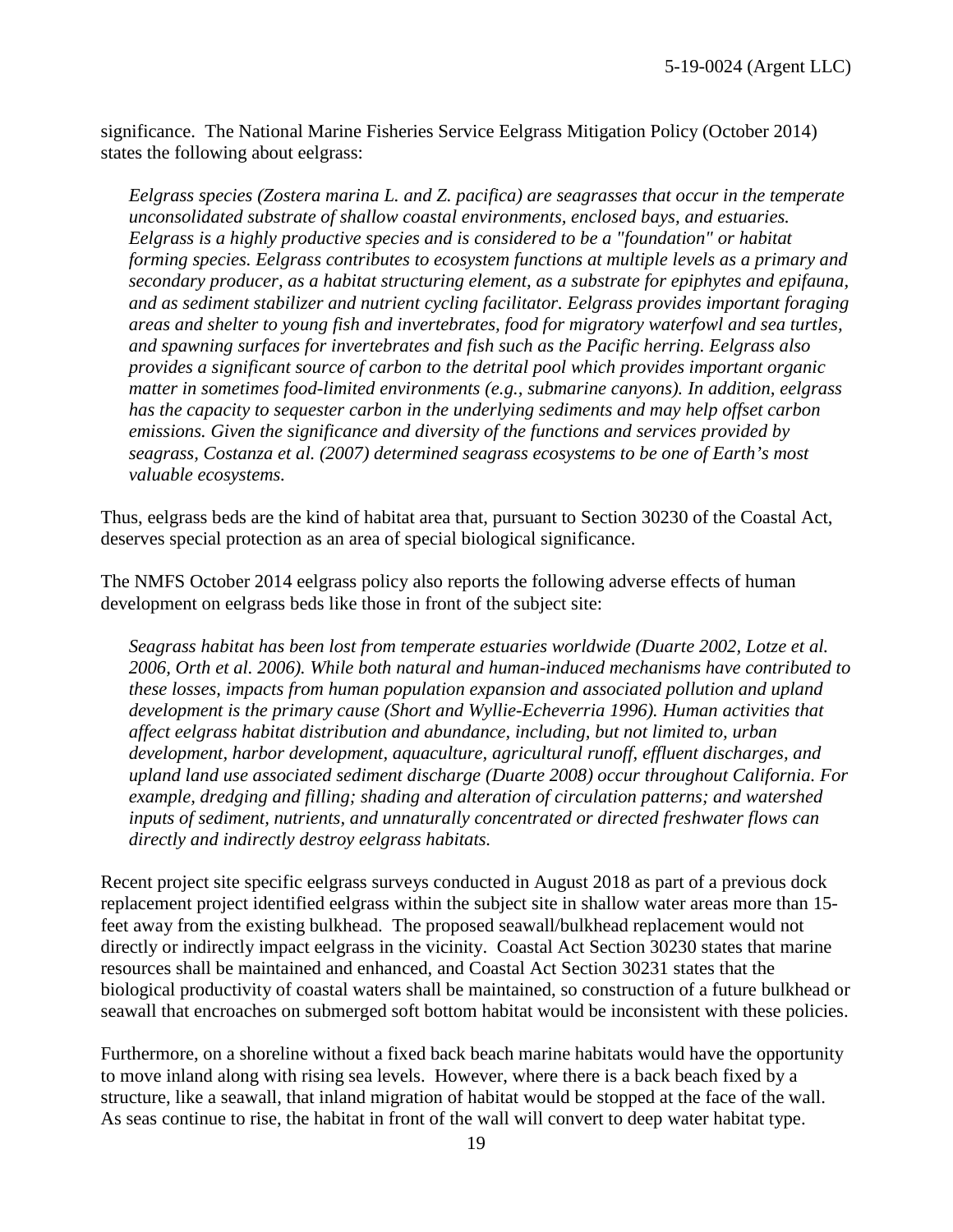Eelgrass thrives in shallow water areas of the harbor. As the area converts to deeper water it becomes less suitable to the growth of eelgrass and subsequent loss of eelgrass beds. The construction of a future bulkhead or seawall would not maintain, enhance, or lead to restoration of eelgrass beds which are areas of special biological significance and would not sustain the biological productivity of coastal waters. As such, the proposed seawall replacement in the same location and alignment as the existing seawall may be considered the feasible alternative that avoids marine resource impacts because the maintenance activities themselves did not expand the footprint of the seawall seaward, did not result in disturbance of soft bottom intertidal sediment or water turbidity as all the work is proposed to be conducted from the landside and outside of coastal waters and thus would not result in direct or indirect impacts to marine biological resources.

Additionally, to ensure that marine resource impacts identified above are avoided in the future, **Special Condition 2** requires that no future repair or maintenance, enhancement, reinforcement, or any other activity affecting the new seawall that is the subject of this CDP, shall be undertaken if such activity extends the footprint of the subject shoreline protective device seaward in order to protect existing or proposed new landside development. In sum, expanding or building a future new seawall to protect existing or proposed development would cause significant impacts to coastal resources including marine habitats. Thus, as conditioned, the Commission finds that the proposed seawall location and configuration is consistent with the cited Coastal Act policies.

# <span id="page-19-0"></span>**E. WATER QUALITY**

#### Section 30230 of the Coastal Act states:

*Marine resources shall be maintained, enhanced, and where feasible, restored. Special protection shall be given to areas and species of special biological or economic significance. Uses of the marine environment shall be carried out in a manner that will sustain the biological productivity of coastal waters and that will maintain healthy populations of all species of marine organisms adequate for long-term commercial, recreational, scientific, and educational purposes.* 

#### Section 30231 of the Coastal Act states:

*The biological productivity and the quality of coastal waters, streams, wetlands, estuaries, and*  lakes appropriate to maintain optimum populations of marine organisms and for the protection of *human health shall be maintained and, where feasible, restored through, among other means, minimizing adverse effects of waste water discharges and entrainment, controlling runoff, preventing depletion of ground water supplies and substantial interference with surface water flow, encouraging waste water reclamation, maintaining natural vegetation buffer areas that protect riparian habitats, and minimizing alteration of natural streams.* 

#### Section 30232 of the Coastal Act states:

*Protection against the spillage of crude oil, gas, petroleum products, or hazardous substances shall be provided in relation to any development or transportation of such materials. Effective containment and cleanup facilities and procedures shall be provided for accidental spills that do occur.*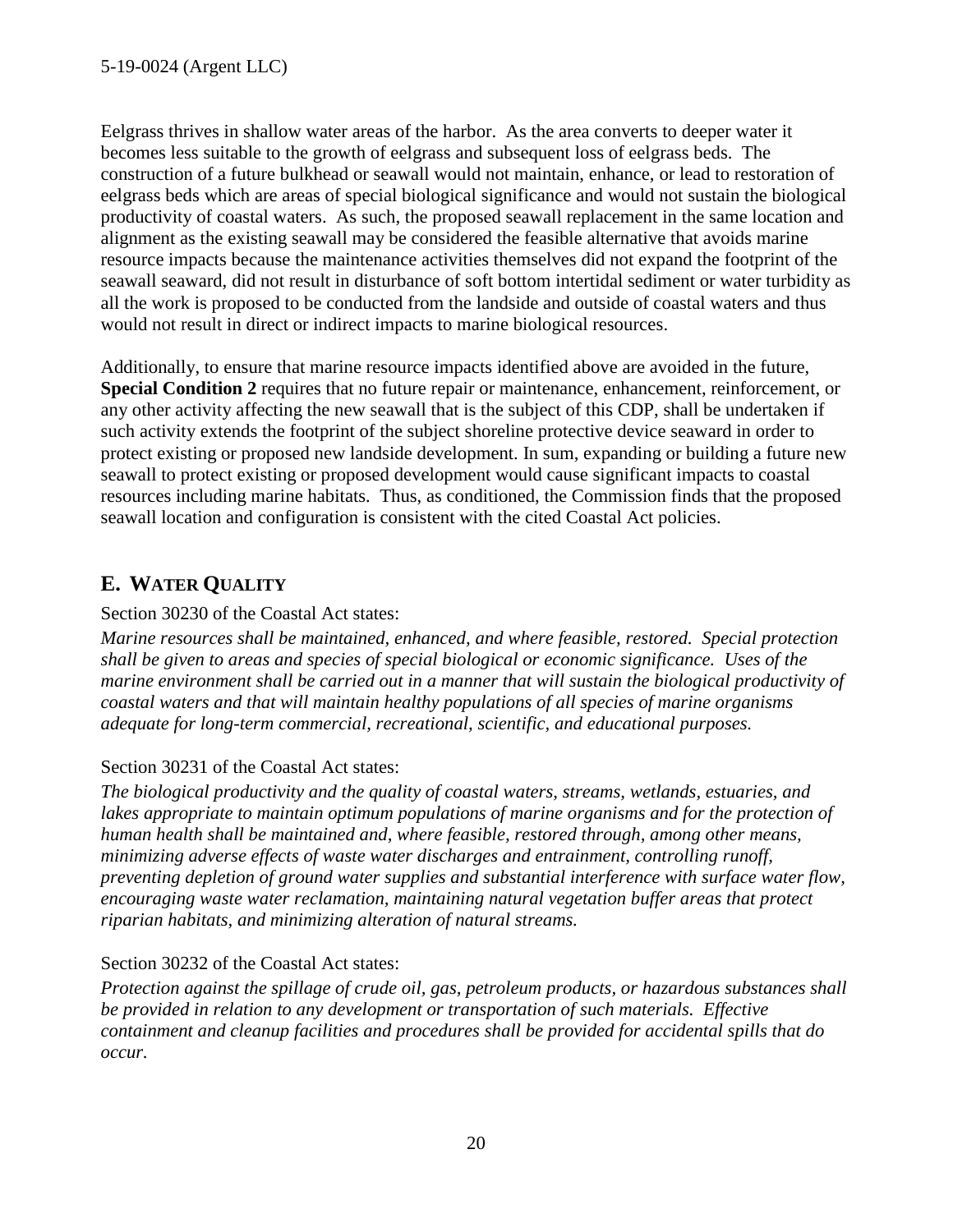City of Newport Beach LCP Policies

LUP Policy 4.3.1-6: *Require grading/erosion control plans to include soil stabilization on graded or disturbed areas.* 

Policy 4.3.1-7: *Require measures be taken during construction to limit land disturbance activities such as clearing and grading, limiting cut-and-fill to reduce erosion and sediment loss, and avoiding steep slopes, unstable areas, and erosive soils. Require construction to minimize disturbance of natural vegetation, including significant trees, native vegetation, root structures, and other physical or biological features important for preventing erosion or sedimentation.* 

Policy 4.3.2-2: *Require that development not result in the degradation of coastal waters (including the ocean, estuaries and lakes) caused by changes to the hydrologic landscape.* 

Policy 4.3.2-1*: Promote pollution prevention and elimination methods that minimize the*  introduction of pollutants into coastal waters, as well as the generation and impacts of dry weather *and polluted runoff.* 

Policy 4.3.2-7: *Incorporate BMPs into the project design in the following progression: Site Design BMPs, Source Control BMPs, and Treatment Control BMPs. Include site design and source control BMPs in all developments. When the combination of site design and source control BMPs are not sufficient to protect water quality as required by the LCP or Coastal Act, structural treatment BMPs will be implemented along with site design and source control measures.* 

Policy 4.3.2-8: *To the maximum extent practicable, runoff should be retained on private property to prevent the transport of bacteria, pesticides, fertilizers, pet waste, oil, engine coolant, gasoline, hydrocarbons, brake dust, tire residue, and other pollutants into recreational waters.* 

Policy 4.3.2-22: *Require beachfront and waterfront development to incorporate BMPs designed to prevent or minimize polluted runoff to beach and coastal waters.* 

Section 30230 of the Coastal Act requires that marine resources including biological productivity be protected. Section 30231 of the Coastal Act requires that the biological productivity of coastal waters be maintained, and where feasible, restored. In addition, Sections 30230 and 30231 require that the quality of coastal waters be maintained and protected from adverse impacts. Section 30232 of the Coastal Act requires protection against the spillage of crude oil, gas, petroleum products, or hazardous materials in relation to any development.

#### **Construction Impacts to Water Quality**

Storage or placement of construction materials, debris, or waste in a location subject to erosion and dispersion or which may be discharged into coastal water via rain or wind would result in adverse impacts upon the marine environment that would reduce the biological productivity of coastal waters. For instance, construction debris entering coastal waters may cover and displace soft bottom habitat. Sediment discharged into coastal waters may cause turbidity, which can shade and reduce the productivity of foraging avian and marine species' ability to see food in the water column. In order to avoid adverse construction-related impacts upon marine resources, the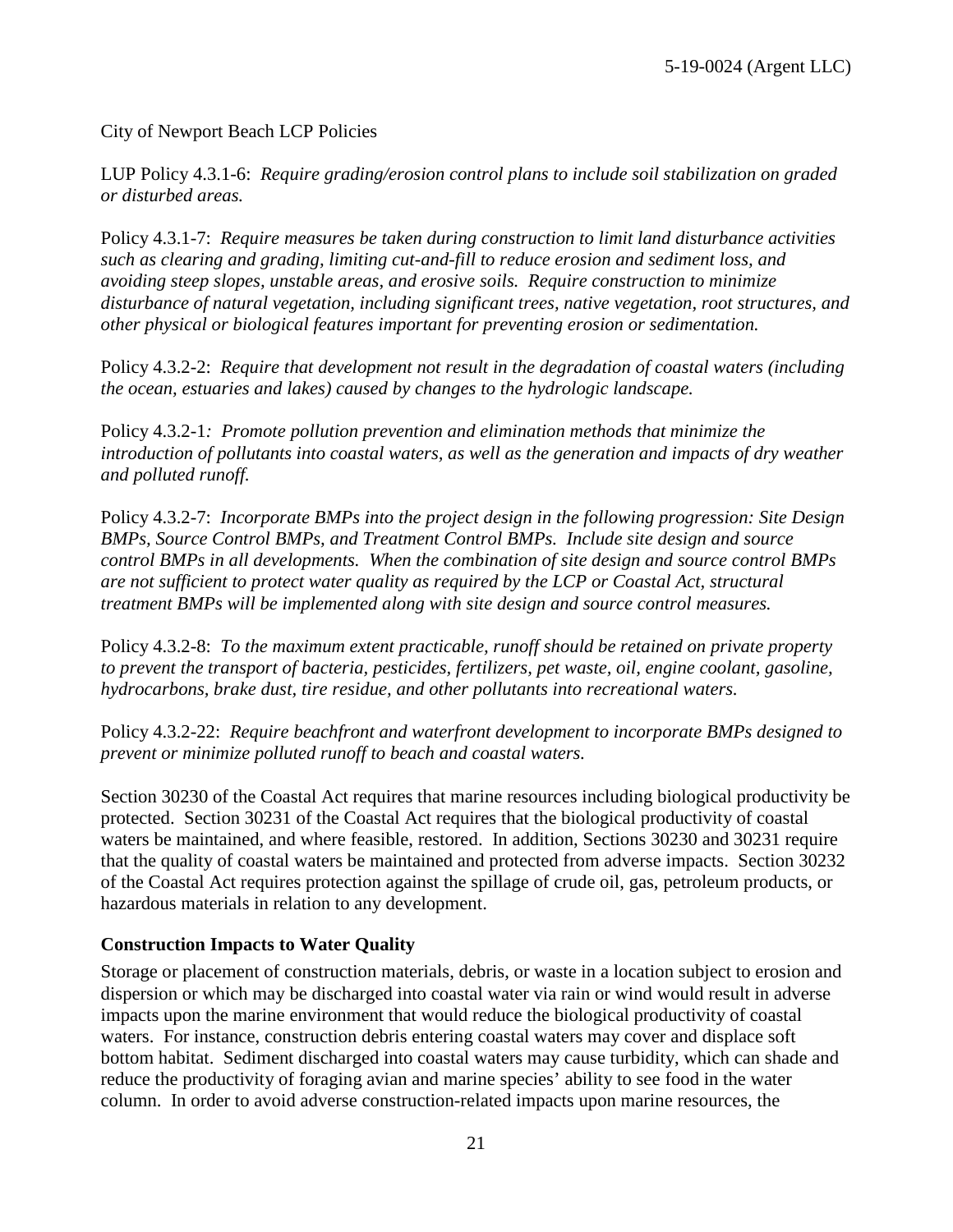Commission imposes **Special Condition 3**, which outlines construction-related best management practices to provide for the safe storage of construction materials and the safe disposal of construction debris. This condition requires, among other things, the applicant to remove any and all debris resulting from construction activities within 24 hours of completion of the project. In addition, all construction materials, excluding lumber, shall be covered and enclosed on all sides, and as far away from a storm drain inlet and receiving waters as possible.

#### **Post-Construction Impacts to Water Quality**

The proposed project is considered development and there is an opportunity to improve water quality. Much of the pollutants entering the ocean come from land-based development. The Commission finds that it is necessary to minimize to the extent feasible within its jurisdiction the cumulative adverse impacts on water quality resulting from incremental increases in impervious surface associated with additional development. In order to address with these post construction water quality impacts, the applicant has included drainage improvements on the re-compacted and re-graded landward side of the new seawall on each of the three subject lots. To minimize any impacts to water quality the proposed project may have after construction; onsite water runoff on the bayward side of each lot will be directed to a new bottomless trench drain, per the detail on Sheet SW-2 on each of the proposed plans for all three subject sites, included as part of **[Exhibit 2](https://documents.coastal.ca.gov/reports/2019/9/W26a/W26a-9-2019-exhibits.pdf)**.

Thus, as conditioned, the Commission finds that the proposed project is consistent with the Coastal Act policies regarding water quality.

### <span id="page-21-0"></span>**F. DEED RESTRICTION**

To ensure that any prospective future owners of the property are made aware of the applicability of the conditions of this permit, **Special Condition 7** requires the applicant/property owner record a deed restriction against the property, referencing all of the above special conditions of this permit and imposing them as covenants, conditions and restrictions on the use and enjoyment of the property. Thus, as conditioned, this permit ensures that any prospective future owner will receive actual notice of the restrictions and/or obligations imposed on the use and enjoyment of the land in connection with the authorized development, including the risks of the development and/or hazards to which the site is subject, and the Commission's immunity from liability.

# <span id="page-21-1"></span>**G. LOCAL COASTAL PROGRAM (LCP)**

On January13, 2017, the Commission effectively certified the City of Newport Beach LCP. The proposed bulkhead occurs on or over submerged lands that are within the Commission's jurisdiction and the proposed pool/spa and patio hardscape occur over privately-owned filled former tidelands that are within the Commission's jurisdiction. Consequently, the standard of review is Chapter 3 of the Coastal Act, and the certified LCP serves as guidance. As conditioned, the proposed development is consistent with Chapter 3 of the Coastal Act.